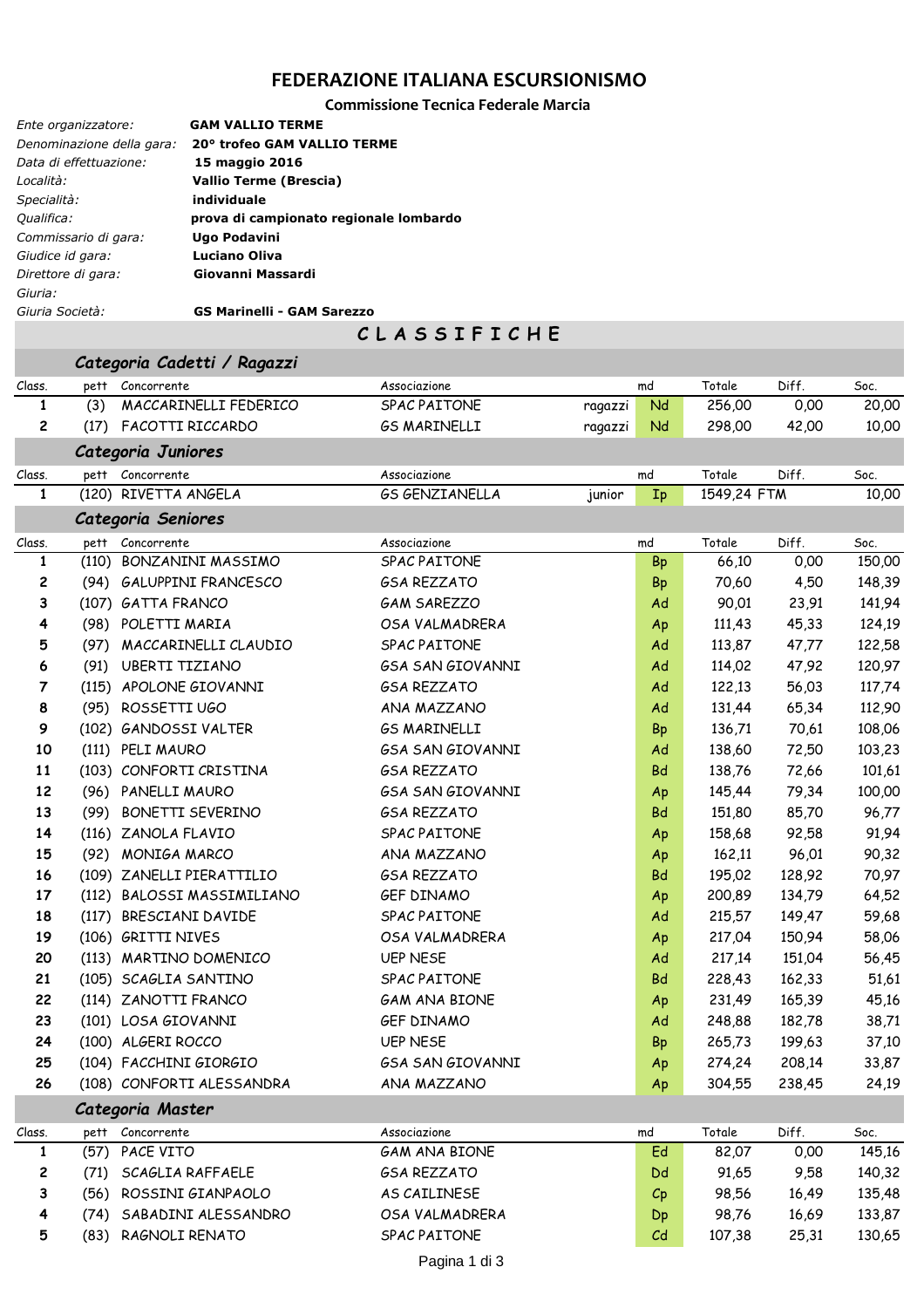| 6      | (60) | MANGANONI ELISABETTA      | <b>GS MARINELLI</b>                 | $C_{p}$                   | 108,90 | 26,83  | 129,03 |
|--------|------|---------------------------|-------------------------------------|---------------------------|--------|--------|--------|
| 7      | (84) | PELI OSVALDO              | <b>GSA SAN GIOVANNI</b>             | $C_{p}$                   | 116,18 | 34,11  | 119,35 |
| 8      |      | (70) SACCHELLA GIANCARLO  | SPAC PAITONE                        | Dp                        | 122,29 | 40,22  | 116,13 |
| 9      |      | (72) LINETTI SERAFINO     | GSA BOTTICINO MATT.                 | $C_{p}$                   | 135,05 | 52,98  | 109,68 |
| 10     | (55) | BONFANTI MARGHERITA       | OSA VALMADRERA                      | Dd                        | 138,03 | 55,96  | 104,84 |
| 11     | (81) | PULEDDA GIOVANNI          | ASP POSSAGNO                        | Dd                        | 149,50 | 67,43  | 98,39  |
| 12     | (61) | SCHIVARDI GIOVANNI        | ANA MAZZANO                         | Cd                        | 168,88 | 86,81  | 87,10  |
| 13     | (59) | ASCI FRANCO               | OSA VALMADRERA                      | C <sub>d</sub>            | 174,27 | 92,20  | 85,48  |
| 14     | (62) | PALINI GIRARDINO          | <b>GSA SAN GIOVANNI</b>             | $C_{p}$                   | 174,51 | 92,44  | 83,87  |
| 15     | (80) | LOCATELLI FRANCESCO       | OSA VALMADRERA                      | Dp                        | 179,81 | 97,74  | 80,65  |
| 16     | (53) | RIGHETTI ANTONIO          | SPAC PAITONE                        | Dd                        | 186,15 | 104,08 | 77,42  |
| 17     |      | (58) PINNA FRANCO         | GSA BOTTICINO MATT.                 | $C_{p}$                   | 187,90 | 105,83 | 75,81  |
| 18     | (77) | GAFFURINI IVANO           | ANA MAZZANO                         | Cd                        | 192,80 | 110,73 | 72,58  |
| 19     | (75) | PALINI OSVALDO            | <b>GSA SAN GIOVANNI</b>             | C <sub>d</sub>            | 195,30 | 113,23 | 69,35  |
| 20     | (63) | MANDELLI GIULIO           | GEF DINAMO                          | Cd                        | 211,76 | 129,69 | 61,29  |
| 21     | (85) | CROTTI LORENZO            | <b>GS MARINELLI</b>                 | Cd                        | 220,72 | 138,65 | 54,84  |
| 22     | (73) | IMBERTI ARMANDO           | <b>GS MARINELLI</b>                 | Cd                        | 228,84 | 146,77 | 50,00  |
| 23     | (51) | PILONI GIUSEPPE           | OSA VALMADRERA                      | C <sub>d</sub>            | 229,22 | 147,15 | 48,39  |
| 24     | (65) | SALERI TIZIANO            | <b>GAM SAREZZO</b>                  | Ed                        | 230,22 | 148,15 | 46,77  |
| 25     |      | (68) RAVASIO PATRIZIA     | <b>UEP NESE</b>                     | Ep                        | 232,50 | 150,43 | 43,55  |
| 26     | (67) | FACOTTI GIOVANNI          | <b>GS MARINELLI</b>                 | C <sub>d</sub>            | 240,45 | 158,38 | 41,94  |
| 27     | (88) | BERNARDELLI ROBERTO       | <b>GAM ANA BIONE</b>                | Ep                        | 244,39 | 162,32 | 40,32  |
| 28     | (86) | RIVA GIUSEPPE             | OSA VALMADRERA                      |                           | 267,71 | 185,64 | 35,48  |
| 29     | (54) | TONINELLI ROBERTO         | ANA MAZZANO                         | $C_{p}$                   | 275,27 | 193,20 | 32,26  |
| 30     |      | (87) PEDERCINI CLAUDIO    | ANA MAZZANO                         | $C_{p}$<br>C <sub>d</sub> | 277,41 | 195,34 | 30,65  |
| 31     | (52) | PASOTTI CECILIA           | AS CAILINESE                        |                           | 278,72 | 196,65 |        |
| 32     |      | SAPORITO ALESSANDRO       | GEF DINAMO                          | $C_{p}$                   |        |        | 29,03  |
|        | (79) |                           |                                     | Dd                        | 290,79 | 208,72 | 25,81  |
| 33     |      | (64) CECCHETTO CARLO      | <b>GSA VICENZA</b>                  | Dp                        | 315,50 | 233,43 | 22,58  |
| 34     |      | (76) ZAPPULLA MARZIA      | <b>GAM ANA BIONE</b>                | $C_{p}$                   | 392,01 | 309,94 | 14,52  |
|        |      |                           |                                     |                           |        |        |        |
| 35     |      | (66) LOZEIRO DINA         | <b>GS GENZIANELLA</b>               | Dp                        | 430,74 | 348,67 | 8,06   |
| 36     | (82) | CRESCINI GIOVANNI         | <b>GAM SAREZZO</b>                  | Dp                        | 477,60 | 395,53 | 4,84   |
| 37     | (69) | BERTELLA MARCO            | <b>GSA SAN GIOVANNI</b>             | C <sub>d</sub>            | 478,80 | 396,73 | 3,23   |
|        |      | Categoria Amatori         |                                     |                           |        |        |        |
| Class. | pett | Concorrente               | Associazione                        | md                        | Totale | Diff.  | Soc.   |
| 1      |      | (141) PINTOSSI RENATA     | <b>GSA SAN GIOVANNI</b>             | Hd                        | 74,45  | 0,00   | 146,77 |
| 2      |      | (135) ARCHETTI MAURO      | <b>GSA REZZATO</b>                  | Gd                        | 86,31  | 11,86  | 143,55 |
| З      |      | (124) MANGILI GRAZIA      | GSA BOTTICINO MATT.                 | Gp                        | 95,65  | 21,20  | 138,71 |
| 4      |      | (129) CORSINI FRANCESCO   | <b>GSA SAN GIOVANNI</b>             | Hd                        | 97,72  | 23,27  | 137,10 |
| 5      |      | (136) PALINI MARIO        | <b>GSA SAN GIOVANNI</b>             | Gp                        | 106,92 | 32,47  | 132,26 |
| 6      |      | (146) ORIECUIA GIORDANA   | SPAC PAITONE                        | Ip                        | 109,63 | 35,18  | 127,42 |
| 7      |      | (147) BELLERI PAOLO       | <b>GSA SAN GIOVANNI</b>             | Gd                        | 110,64 | 36,19  | 125,81 |
| 8      |      | (149) BUSI VITTORIO       | <b>GSA REZZATO</b>                  | Id                        | 125,17 | 50,72  | 114,52 |
| 9      |      | (132) DALLERA DANIELA     | GSA BOTTICINO MATT.                 | Ip                        | 133,65 | 59,20  | 111,29 |
| 10     |      | (125) POLI EZIO           | <b>GAM SAREZZO</b>                  | Hd                        | 137,92 | 63,47  | 106,45 |
| 11     |      | (130) PEGURRI GIANMARIO   | <b>GS MARINELLI</b>                 | Gp                        | 154,27 | 79,82  | 95,16  |
| 12     |      | (122) TABARELLI CATERINA  | SPAC PAITONE                        | Gp                        | 155,44 | 80,99  | 93,55  |
| 13     |      | (123) CANALI GIUSEPPE     | OSA VALMADRERA                      | Id                        | 164,43 | 89,98  | 88,71  |
| 14     |      | (150) VALSECCHI ANNAMARIA | GEF DINAMO                          | Ip                        | 174,71 | 100,26 | 82,26  |
| 15     |      | (148) BERARDI ELISABETTA  | <b>GAM SAREZZO</b>                  | Gp                        | 184,53 | 110,08 | 79,03  |
| 16     |      | (145) MUSITELLI LUCIANO   | <b>GS MARINELLI</b>                 | Id                        | 192,18 | 117,73 | 74,19  |
| 17     |      | (138) DIACONU CRISTINA    | <b>GS MARINELLI</b>                 | Ip                        | 196,24 | 121,79 | 67,74  |
| 18     |      | (139) MILANI ROBERTO      | GEF DINAMO                          | Hd                        | 196,72 | 122,27 | 66,13  |
| 19     |      | (134) MASSOLINI LUCIA     | SPAC PAITONE                        | Hp                        | 201,06 | 126,61 | 62,90  |
| 20     |      | (137) ZILBERTI EVELINO    | <b>GAM SAREZZO</b>                  | Hd                        | 222,64 | 148,19 | 53,23  |
| 21     |      | (143) MARINELLI SILVANO   | <b>GAM SAREZZO</b>                  | Id                        | 280,81 | 206,36 | 27,42  |
| 22     |      | (127) COLOMBELLI MARCO    | GEF DINAMO                          | Id                        | 327,37 | 252,92 | 20,97  |
| 23     |      | (142) MELZANI DANIELA     | <b>GSA REZZATO</b><br>Pagina 2 di 3 | Gp                        | 362,79 | 288,34 | 19,35  |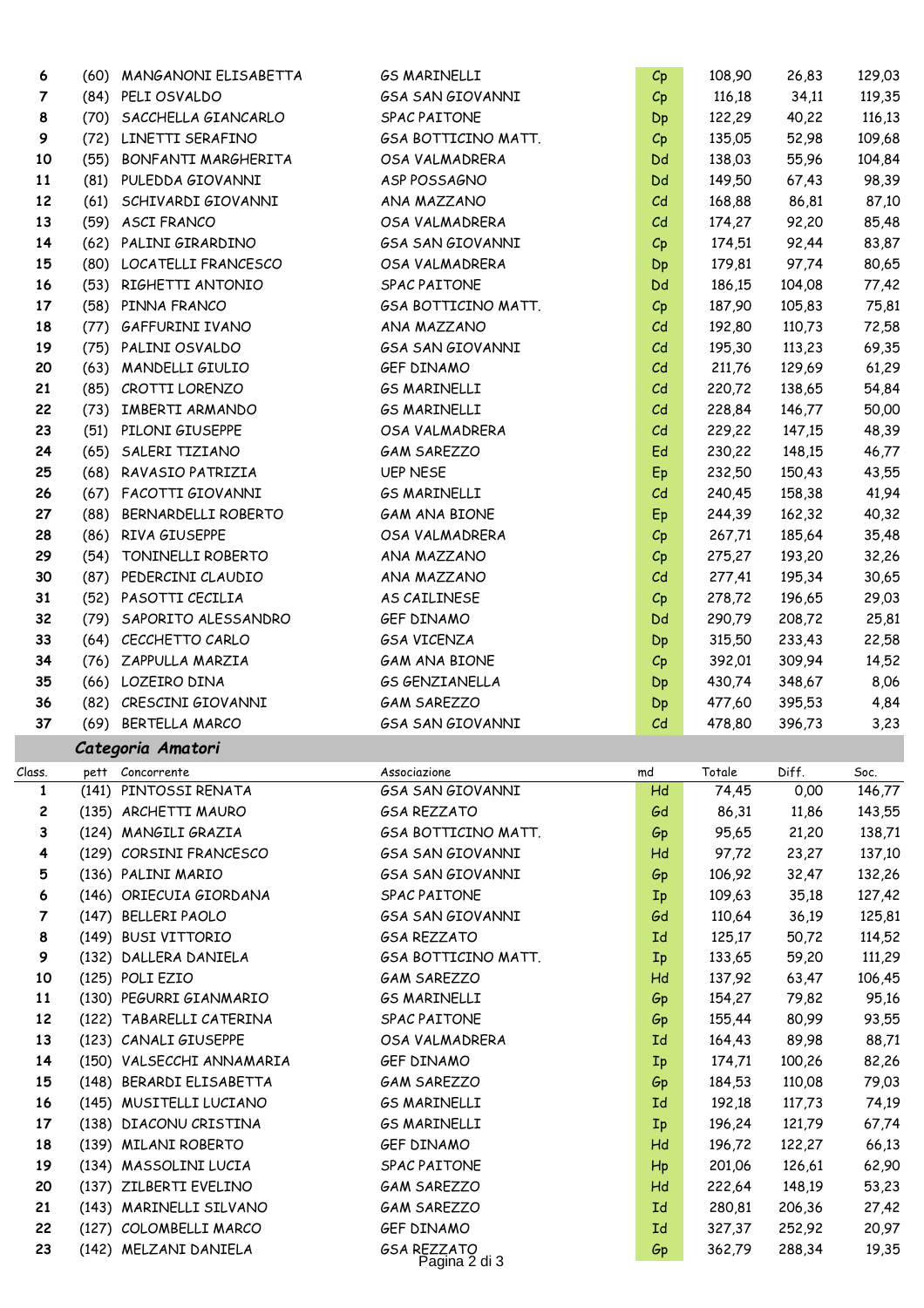| 24 | (133) GHISLANZONI DANIELA | <b>GEF DINAMO</b>    | Ιd                      | 375.16 | 300.71 | 17,74 |
|----|---------------------------|----------------------|-------------------------|--------|--------|-------|
| 25 | (131) FRANCHI GIULIA      | <b>GAM SAREZZO</b>   | Gd                      | 379.02 | 304.57 | 16,13 |
| 26 | (126) AMOLINI RUGGERO     | <b>GAM ANA BIONE</b> | Hp                      | 399.17 | 324.72 | 12,90 |
| 27 | (128) FOGAZZI SABRINA     | <b>GSA REZZATO</b>   | Hp                      | 399.54 | 325.09 | 11,29 |
| 28 | (121) LAFFRANCHI VALTER   | <b>GAM ANA BIONE</b> | Hd                      | 413.70 | 339.25 | 9.68  |
| 29 | (140) MARTINELLI ENRICO   | <b>GAM ANA BIONE</b> | $\mathbf{I} \mathbf{p}$ | 437.53 | 363.08 | 6,45  |
| 30 | (144) NOVA GIOVANNA       | <b>GEF DINAMO</b>    | Ip                      | 575.92 | 501.47 | 1,61  |
|    |                           |                      |                         |        |        |       |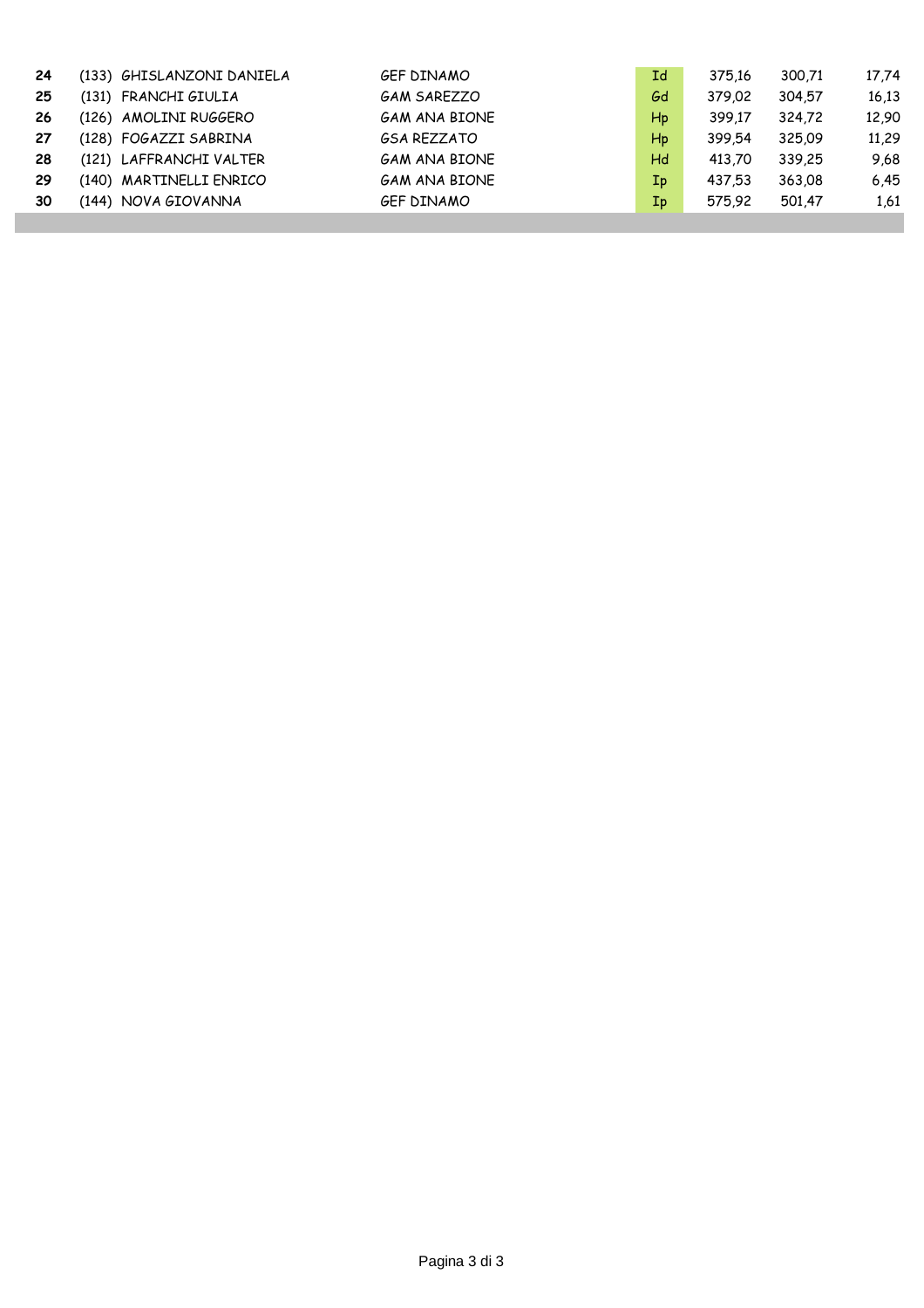|        |                            |                |       |       |        | classifica Associazioni |           |           |             |             |                          |                |                |                 |
|--------|----------------------------|----------------|-------|-------|--------|-------------------------|-----------|-----------|-------------|-------------|--------------------------|----------------|----------------|-----------------|
| Class. |                            |                | Punti | Punti | Punti  | Punti TOT               | Punti TOT | Punti TOT | $N^{\circ}$ | $N^{\circ}$ | $N^{\circ}$              | $N^{\circ}$    | $N^{\circ}$    | $N^{\circ}$ Tot |
|        | Associazione               | Punti classif. | Cd/Rg | Jun   | Adulti | Cd/Rq                   | Jun       | Adulti    | Cd/Rq       | Jun         | Sen                      | Mast           | Amat           | Adulti          |
|        | <b>GSA SAN GIOVANNI</b>    | 782,26         |       |       | 782,26 | 0                       | 0         | 1176      | $\Omega$    | 0           | 4                        |                | 4              | 12              |
| 2      | <b>GSA REZZATO</b>         | 766,13         |       |       | 766,13 | 0                       | 0         | 965       | $\Omega$    | 0           | 5                        |                | 4              | 10              |
| 3      | SPAC PAITONE               | 760,32         | 20,00 |       | 740,32 | 20                      | 0         | 1084      |             | $\Omega$    | 5                        | 3              | 3              | 11              |
| 4      | OSA VALMADRERA             | 617,74         |       |       | 617,74 | 0                       | 0         | 760       | $\Omega$    | 0           | $\overline{\phantom{0}}$ | 6              |                | 9               |
| 5      | <b>GS MARINELLI</b>        | 539,03         | 10,00 |       | 529,03 | 10                      | 0         | 621       |             | 0           |                          | 4              | 3              |                 |
| 6      | <b>GAM SAREZZO</b>         | 454,84         |       |       | 454,84 | 0                       | 0         | 476       | $\Omega$    | 0           |                          | $\overline{c}$ | 5              |                 |
|        | <b>GSA BOTTICINO MATT.</b> | 435,48         |       |       | 435,48 | 0                       | 0         | 435       | $\Omega$    | 0           | 0                        | $\overline{c}$ | $\overline{c}$ |                 |
| 8      | ANA MAZZANO                | 425,81         |       |       | 425,81 | 0                       | 0         | 450       | $\Omega$    | 0           | 3                        |                | $\Omega$       |                 |
| 9      | <b>GEF DINAMO</b>          | 338,71         |       |       | 338,71 | 0                       | 0         | 379       | $\Omega$    | $\Omega$    | $\overline{c}$           | $\overline{c}$ | 5              |                 |
| 10     | <b>GAM ANA BIONE</b>       | 267,74         |       |       | 267,74 | 0                       | 0         | 274       | $\Omega$    | 0           |                          | 3              |                |                 |
| 11     | AS CAILINESE               | 164,52         |       |       | 164,52 | 0                       | 0         | 165       | $\Omega$    | $\Omega$    | 0                        | $\overline{c}$ | $\Omega$       |                 |
| 12     | <b>UEP NESE</b>            | 137,10         |       |       | 137,10 | 0                       | 0         | 137       | $\Omega$    | $\Omega$    | $\overline{c}$           |                | 0              |                 |
| 13     | ASP POSSAGNO               | 98,39          |       |       | 98,39  | 0                       | $\Omega$  | 98        | $\Omega$    | $\Omega$    | 0                        |                | $\Omega$       |                 |
| 14     | <b>GSA VICENZA</b>         | 22,58          |       |       | 22,58  | 0                       | 0         | 23        | $\Omega$    | $\Omega$    | 0                        |                | $\Omega$       |                 |
| 15     | <b>GS GENZIANELLA</b>      | 18,06          |       | 10,00 | 8,06   | 0                       | 10        | 8         | 0           |             | O                        |                | 0              |                 |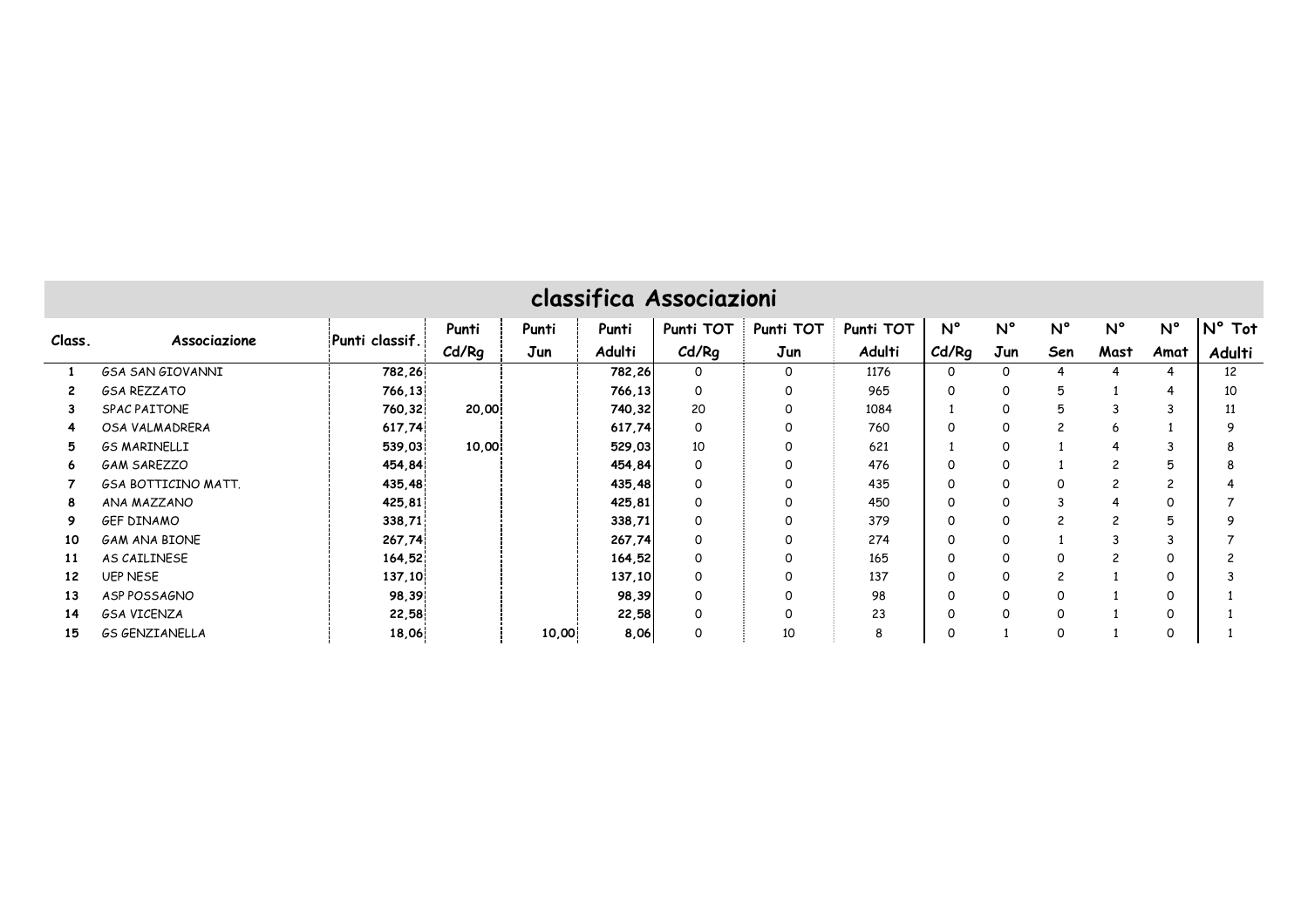|       |           | Categoria Cadetti / Ragazzi |          |          |          |           |           |           |          |          |          |           |          |           |         |
|-------|-----------|-----------------------------|----------|----------|----------|-----------|-----------|-----------|----------|----------|----------|-----------|----------|-----------|---------|
| pett  | md        | Partenza                    | Contr. 1 | Contr. 2 | Contr. 3 | Contr. 4  | Contr. 5  | Contr. 6  | Sett. 1  | Sett. 2  | Sett. 3  | Sett. 4   | Sett. 5  | Sett. 6   | Totale  |
| (3)   | Nd        | 8,0900                      | 8,3955   | 9,0713   | 9,3354   | 10,155300 |           |           | 24,00    | 0,00     | $-31,00$ | $-201,00$ |          |           | 256,00  |
| (17)  | Nd        | 8,3000                      | 9,0019   | 9,2634   | 9,5605   | 10,400100 |           |           | $-12,00$ | $-63,00$ | 139,00   | $-84,00$  |          |           | 298,00  |
|       |           | Categoria Juniores          |          |          |          |           |           |           |          |          |          |           |          |           |         |
| pett  | md        | Partenza                    | Contr. 1 | Contr. 2 | Contr. 3 | Contr. 4  | Contr. 5  | Contr. 6  | Sett. 1  | Sett. 2  | Sett. 3  | Sett. 4   | Sett. 5  | Sett. 6   | Totale  |
| (120) | $I_{p}$   | 8,1000                      | 8,3958   | 9,0601   | 9,3332   | 10,090600 | 10,300800 | 11,201924 | 41,00    | $-12,00$ | 86,00    | 713,00    | 530,00   | 167,24    | 1549,24 |
|       |           | Categoria Seniores          |          |          |          |           |           |           |          |          |          |           |          |           |         |
| pett  | md        | Partenza                    | Contr. 1 | Contr. 2 | Contr. 3 | Contr. 4  | Contr. 5  | Contr. 6  | Sett. 1  | Sett. 2  | Sett. 3  | Sett. 4   | Sett. 5  | Sett. 6   | Totale  |
| (110) | <b>Bp</b> | 8,3800                      | 9,0335   | 9,2618   | 9,4844   | 10,080400 | 10,170200 | 10,582390 | $-2,00$  | 20,00    | $-1,00$  | $-8,00$   | $-16,00$ | $-19,10$  | 66,10   |
| (94)  | <b>Bp</b> | 8,0600                      | 8,3115   | 8,5341   | 9,1607   | 9,354800  | 9,450600  | 10,261940 | $-22,00$ | 3,00     | $-1,00$  | 13,00     | 4,00     | $-27,60$  | 70,60   |
| (107) | Ad        | 7,5800                      | 8,2310   | 8,4547   | 9,0756   | 9,275200  | 9,370600  | 10,181099 | 0,00     | $-8,00$  | -18,00   | 28,00     | 0,00     | $-36,01$  | 90,01   |
| (98)  | Ap        | 8,1400                      | 8,3941   | 9,0249   | 9,2512   | 9,441900  | 9,533200  | 10,344157 | 31,00    | 23,00    | $-4,00$  | $-21,00$  | $-1,00$  | $-31,43$  | 111,43  |
| (97)  | Ad        | 8,1200                      | 8,3716   | 9,0020   | 9,2226   | 9,414900  | 9,510400  | 10,314313 | 6,00     | 19,00    | $-21,00$ | $-5,00$   | 1,00     | $-61,87$  | 113,87  |
| (91)  | Ad        | 8,0000                      | 8,2525   | 8,4816   | 9,1034   | 9,293200  | 9,384400  | 10,193298 | 15,00    | 6,00     | $-9,00$  | $-30,00$  | $-2,00$  | $-52,02$  | 114,02  |
| (115) | Ad        | 8,4800                      | 9,1323   | 9,3604   | 9,5830   | 10,173000 | 10,263900 | 11,070887 | 13,00    | $-4,00$  | $-1,00$  | $-28,00$  | $-5,00$  | $-71,13$  | 122,13  |
| (95)  | Ad        | 8,0800                      | 8,3349   | 8,5636   | 9,1856   | 9,375400  | 9,465200  | 10,275556 | 39,00    | 2,00     | $-7,00$  | $-30,00$  | $-16,00$ | $-37,44$  | 131,44  |
| (102) | Bp        | 8,2200                      | 8,4757   | 9,1025   | 9,3236   | 9,524200  | 10,015800 | 10,424329 | 20,00    | 5,00     | $-16,00$ | 38,00     | 2,00     | $-55,71$  | 136,71  |
| (111) | Ad        | 8,4000                      | 9,0513   | 9,2759   | 9,5013   | 10,094700 | 10,181100 | 10,584640 | 3,00     | 1,00     | $-13,00$ | 6,00      | $-50,00$ | $-65,60$  | 138,60  |
| (103) | <b>Bd</b> | 8,2400                      | 8,5004   | 9,1210   | 9,3404   | 9,540900  | 10,031800 | 10,443924 | 27,00    | $-17,00$ | $-33,00$ | 37,00     | $-5,00$  | $-19,76$  | 138,76  |
| (96)  | Ap        | 8,1000                      | 8,3508   | 8,5741   | 9,1938   | 9,390800  | 9,482500  | 10,282956 | $-2,00$  | $-12,00$ | $-30,00$ | 2,00      | 3,00     | $-96,44$  | 145,44  |
| (99)  | <b>Bd</b> | 8,1600                      | 8,4116   | 9,0336   | 9,2556   | 9,454000  | 9,550000  | 10,350220 | $-21,00$ | $-3,00$  | $-7,00$  | 16,00     | 6,00     | $-98,80$  | 151,80  |
| (116) | Ap        | 8,5000                      | 9,1508   | 9,3745   | 9,5947   | 10,192000 | 10,283800 | 11,082432 | $-2,00$  | $-8,00$  | $-25,00$ | 5,00      | 4,00     | -114,68   | 158,68  |
| (92)  | Ap        | 8,0200                      | 8,2708   | 8,4918   | 9,1143   | 9,301700  | 9,394000  | 10,202089 | $-2,00$  | $-35,00$ | $-2,00$  | $-54,00$  | 9,00     | $-60,11$  | 162,11  |
| (109) | Bd        | 8,3600                      | 9,0230   | 9,2446   | 9,4646   | 10,054300 | 10,150600 | 10,553898 | 53,00    | $-7,00$  | $-27,00$ | $-31,00$  | 9,00     | $-68,02$  | 195,02  |
| (112) | Ap        | 8,4200                      | 9,0709   | 9,2955   | 9,5139   | 10,113900 | 10,200900 | 11,003011 | $-1,00$  | 1,00     | $-43,00$ | 32,00     | $-44,00$ | $-79,89$  | 200,89  |
| (117) | Ad        | 8,5600                      | 9,2126   | 9,4415   | 10,0711  | 10,255600 | 10,352400 | 11,151543 | 16,00    | 4,00     | 29,00    | $-43,00$  | 14,00    | $-109,57$ | 215,57  |
| (106) | Ap        | 8,3000                      | 8,5456   | 9,1712   | 9,3851   | 9,580100  | 10,070400 | 10,470796 | $-14,00$ | $-29,00$ | $-48,00$ | $-18,00$  | $-11,00$ | $-97,04$  | 217,04  |
| (113) | Ad        | 8,4400                      | 9,0850   | 9,3135   | 9,5345   | 10,122800 | 10,214300 | 11,010986 | $-20,00$ | 0,00     | $-17,00$ | $-45,00$  | 1,00     | $-134,14$ | 217,14  |
| (105) | Bd        | 8,2800                      | 8,5257   | 9,1425   | 9,3555   | 9,544400  | 10,035700 | 10,450157 | $-40,00$ | $-55,00$ | $-57,00$ | $-39,00$  | $-1,00$  | $-36,43$  | 228,43  |
| (114) | Ap        | 8,4600                      | 9,1127   | 9,3357   | 9,5608   | 10,143500 | 10,231400 | 11,032751 | 17,00    | $-15,00$ | $-16,00$ | $-61,00$  | $-35,00$ | $-87,49$  | 231,49  |
| (101) | Ad        | 8,2000                      | 8,4450   | 9,0704   | 9,2918   | 9,491000  | 9,570300  | 10,400388 | $-20,00$ | $-31,00$ | $-13,00$ | 24,00     | $-81,00$ | 79,88     | 248,88  |
| (100) | <b>Bp</b> | 8,1800                      | 8,4321   | 9,0612   | 9,2754   | 9,472300  | 9,561300  | 10,352227 | $-16,00$ | 28,00    | $-45,00$ | 1,00      | $-24,00$ | $-151,73$ | 265,73  |
| (104) | Ap        | 8,2600                      | 8,5031   | 9,1230   | 9,3427   | 9,542300  | 10,031400 | 10,430676 | $-39,00$ | -46.00   | $-30,00$ | 28,00     | $-23,00$ | $-108,24$ | 274,24  |
| (108) | Ap        | 8,3400                      | 8,5809   | 9,1957   | 9,4135   | 10,002000 | 10,094100 | 10,495445 | $-61,00$ | $-57,00$ | $-49,00$ | $-43,00$  | 7,00     | $-87,55$  | 304,55  |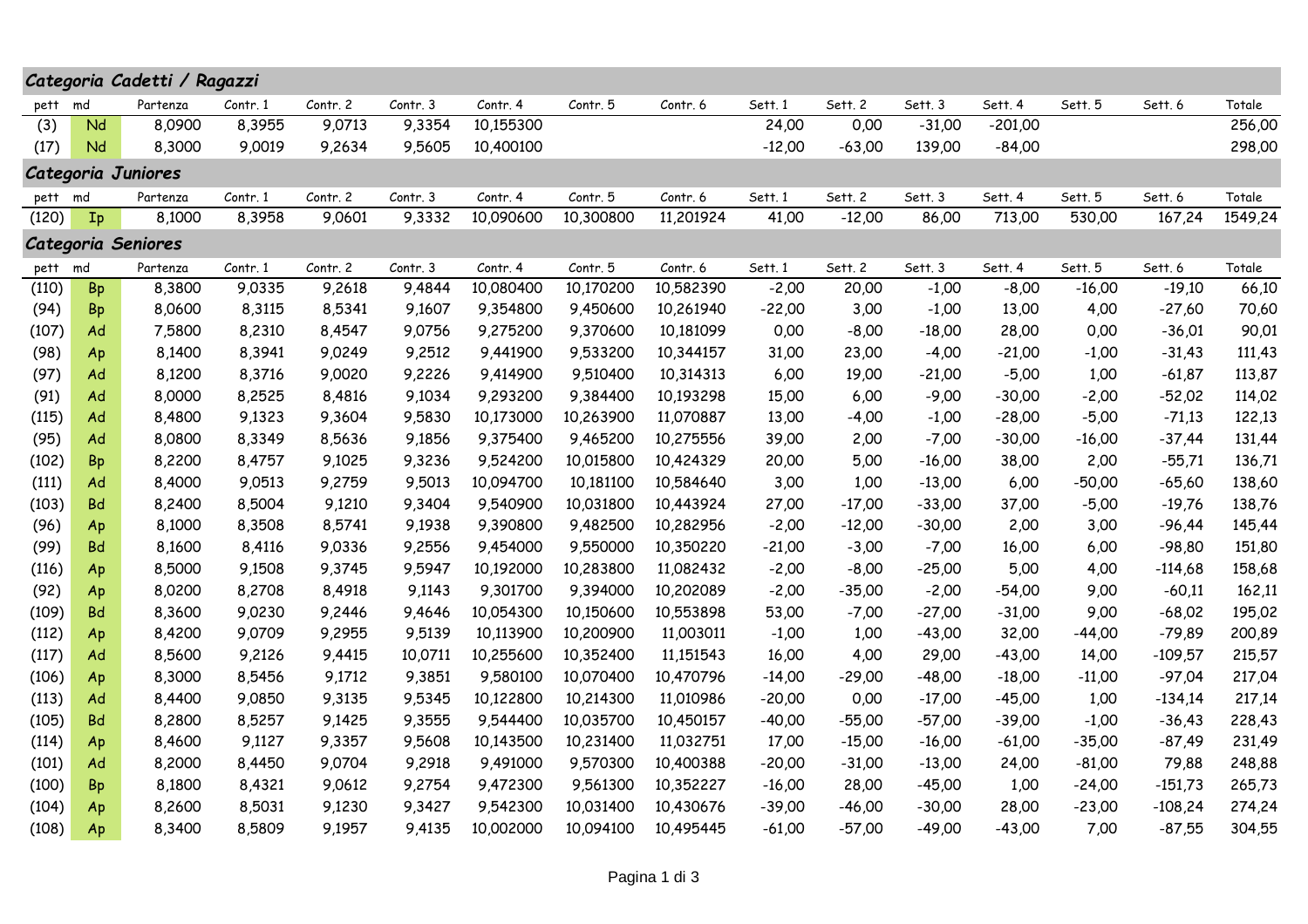|      | Categoria Master                                                                                                                                                                                                                                                                                                      |                            |        |        |         |           |           |               |          |          |           |           |          |           |        |
|------|-----------------------------------------------------------------------------------------------------------------------------------------------------------------------------------------------------------------------------------------------------------------------------------------------------------------------|----------------------------|--------|--------|---------|-----------|-----------|---------------|----------|----------|-----------|-----------|----------|-----------|--------|
| pett | Contr. 2<br>Contr. 6<br>Sett. 1<br>Sett. 2<br>Sett. 5<br>Contr. 1<br>Contr. 3<br>Contr. 4<br>Contr. 5<br>Sett. 3<br>Sett. 4<br>Sett. 6<br>Totale<br>Partenza<br>md<br>9,0155<br>9,485900<br>17,00<br>14,00<br>39,00<br>1,00<br>6,07<br>Ed<br>8,0900<br>8,3652<br>9,2626<br>9,595300<br>10,444507<br>$-5,00$<br>9,4543 |                            |        |        |         |           |           |               |          |          |           |           |          |           |        |
| (57) |                                                                                                                                                                                                                                                                                                                       |                            |        |        |         |           |           |               |          |          |           |           |          |           | 82,07  |
| (71) | Dd                                                                                                                                                                                                                                                                                                                    | 8,3000                     | 8,5715 | 9,2149 |         | 10,072500 | 10,182200 | 11,020935     | 11,00    | 11,00    | $-14,00$  | 20,00     | 26,00    | $-9,65$   | 91,65  |
| (56) | $C_{p}$                                                                                                                                                                                                                                                                                                               | 8,0730                     | 8,3417 | 8,5756 | 9,2128  | 9,420500  | 9,521500  | 10,344044     | 13,00    | $-18,00$ | $-9,00$   | $-14,00$  | 0,00     | $-44,56$  | 98,56  |
| (74) | Dp                                                                                                                                                                                                                                                                                                                    | 8,3430                     | 9,0143 | 9,2554 | 9,4953  | 10,111500 | 10,213900 | 11,043424     | 9,00     | $-12,00$ | $-9,00$   | 0,00      | $-7,00$  | $-61,76$  | 98,76  |
| (83) | C <sub>d</sub>                                                                                                                                                                                                                                                                                                        | 8,4800                     | 9,1430 | 9,3814 | 10,0145 | 10,223400 | 10,323600 | 11,143562     | $-4,00$  | $-13,00$ | $-10,00$  | $-2,00$   | $-8,00$  | $-70,38$  | 107,38 |
| (60) | $C_{p}$                                                                                                                                                                                                                                                                                                               | 8,1330                     | 8,4001 | 9,0339 | 9,2723  | 9,482000  | 9,582500  | 10,402210     | $-3,00$  | $-19,00$ | 3,00      | 6,00      | $-5,00$  | $-72,90$  | 108,90 |
| (84) | $C_{p}$                                                                                                                                                                                                                                                                                                               | 8,4930                     | 9,1608 | 9,3954 | 10,0241 | 10,233300 | 10,334100 | 11,160682     | 4,00     | $-11,00$ | $-54,00$  | 1,00      | $-2,00$  | -44,18    | 116,18 |
| (70) | Dp                                                                                                                                                                                                                                                                                                                    | 8,2830                     | 8,5531 | 9,1917 | 9,4241  | 10,034400 | 10,143000 | 10,583129     | $-3,00$  | $-37,00$ | $-44,00$  | $-19,00$  | 15,00    | 4,29      | 122,29 |
| (72) | $C_{p}$                                                                                                                                                                                                                                                                                                               | 8,3130                     | 8,5806 | 9,2142 | 9,4503  | 10,052700 | 10,151300 | 10,574195     | 2,00     | $-21,00$ | $-20,00$  | $-27,00$  | $-24,00$ | $-41,05$  | 135,05 |
| (55) | Dd                                                                                                                                                                                                                                                                                                                    | 8,0600                     | 8,3256 | 8,5649 | 9,2017  | 9,414600  | 9,520200  | 10,352097     | $-8,00$  | $-30,00$ | $-40,00$  | 7,00      | $-15,00$ | $-38,03$  | 138,03 |
| (81) | Dd                                                                                                                                                                                                                                                                                                                    | 8,4500                     | 9,1217 | 9,3623 | 10,0002 | 10,214500 | 10,321000 | 11,150350     | 13,00    | $-17,00$ | $-29,00$  | 21,00     | $-6,00$  | $-63,50$  | 149,50 |
| (61) | $\mathcal{C}$ d                                                                                                                                                                                                                                                                                                       | 8,1500                     | 8,4148 | 9,0514 | 9,2816  | 9,493000  | 9,593200  | 10,414812     | 14,00    | $-31,00$ | $-39,00$  | 23,00     | $-8,00$  | $-53,88$  | 168,88 |
| (59) | C <sub>d</sub>                                                                                                                                                                                                                                                                                                        | 8,1200                     | 8,3744 | 9,0053 | 9,2426  | 9,452400  | 9,553400  | 10,374273     | $-50,00$ | $-48,00$ | $-8,00$   | 7,00      | 0,00     | $-61,27$  | 174,27 |
| (62) | $C_{p}$                                                                                                                                                                                                                                                                                                               | 8,1630                     | 8,4239 | 9,0609 | 9,2923  | 9,502900  | 10,003300 | 10,422849     | $-25,00$ | $-27,00$ | $-27,00$  | 15,00     | $-6,00$  | $-74,51$  | 174,51 |
| (80) | Dp                                                                                                                                                                                                                                                                                                                    | 8,4330                     | 9,1040 | 9,3505 | 9,5909  | 10,220700 | 10,324600 | 11,153919     | 6,00     | 2,00     | $-4,00$   | 96,00     | 8,00     | $-63,81$  | 179,81 |
| (53) | Dd                                                                                                                                                                                                                                                                                                                    | 8,0300                     | 8,3008 | 8,5420 | 9,1809  | 9,385400  | 9,491400  | 10,312685     | 4,00     | $-11,00$ | $-19,00$  | $-37,00$  | $-11,00$ | $-104,15$ | 186,15 |
| (58) | $C_{p}$                                                                                                                                                                                                                                                                                                               | 8,1030                     | 8,3621 | 8,5937 | 9,2259  | 9,435900  | 9,541200  | 10,360910     | $-43,00$ | $-41,00$ | $-19,00$  | 9,00      | 3,00     | $-72,90$  | 187,90 |
| (77) | C <sub>d</sub>                                                                                                                                                                                                                                                                                                        | 8,3900                     | 9,0510 | 9,2809 | 9,5133  | 10,115700 | 10,222000 | 11,043620     | $-24,00$ | $-58,00$ | $-17,00$  | $-27,00$  | 13,00    | $-53,80$  | 192,80 |
| (75) | C <sub>d</sub>                                                                                                                                                                                                                                                                                                        | 8,3600                     | 9,0253 | 9,2612 | 9,4933  | 10,084200 | 10,184800 | 11,014570     | 19,00    | $-38,00$ | $-20,00$  | $-102,00$ | $-4,00$  | $-12,30$  | 195,30 |
| (63) | C <sub>d</sub>                                                                                                                                                                                                                                                                                                        | 8,1800                     | 8,4436 | 9,0817 | 9,3130  | 9,510400  | 10,013500 | 10,433724     | 2,00     | $-16,00$ | $-28,00$  | $-77,00$  | 21,00    | $-67,76$  | 211,76 |
| (85) | C <sub>d</sub>                                                                                                                                                                                                                                                                                                        | 8,5100                     | 9,1736 | 9,4102 | 10,0333 | 10,240300 | 10,334900 | 11,154628     | 2,00     | $-31,00$ | $-70,00$  | $-21,00$  | $-24,00$ | $-72,72$  | 220,72 |
| (73) | C <sub>d</sub>                                                                                                                                                                                                                                                                                                        | 8,3300                     | 8,5952 | 9,2332 | 9,4620  | 10,054700 | 10,154100 | 10,581016     | 18,00    | $-17,00$ | $-53,00$  | $-84,00$  | $-16,00$ | $-40,84$  | 228,84 |
| (51) | C <sub>d</sub>                                                                                                                                                                                                                                                                                                        | 8,0000                     | 8,2610 | 8,4942 | 9,1258  | 9,322600  | 9,425400  | 10,250978     | $-24,00$ | $-25,00$ | $-25,00$  | $-83,00$  | 18,00    | $-54,22$  | 229,22 |
| (65) | Ed                                                                                                                                                                                                                                                                                                                    | 8,2100                     | 8,4849 | 9,1258 | 9,3628  | 9,581500  | 10,090700 | 10,521078     | 14,00    | $-40,00$ | $-66,00$  | $-7,00$   | $-1,00$  | $-102,22$ | 230,22 |
| (68) | Ep                                                                                                                                                                                                                                                                                                                    | 8,2530                     | 8,5344 | 9,1759 | 9,4139  | 10,030800 | 10,142800 | 10,582250     | 39,00    | $-34,00$ | $-56,00$  | $-25,00$  | 27,00    | $-51,50$  | 232,50 |
| (67) | C <sub>d</sub>                                                                                                                                                                                                                                                                                                        | 8,2400                     | 8,5103 | 9,1609 | 9,3929  | 10,002500 | 10,102300 | 10,514855     | 29,00    | 69,00    | $-21,00$  | 5,00      | $-12,00$ | $-104,45$ | 240,45 |
| (88) | Ep                                                                                                                                                                                                                                                                                                                    | 8,5530                     | 9,2225 | 9,4639 | 10,1013 | 10,325600 | 10,440100 | 11,293339     | -40,00   | $-35,00$ | $-62,00$  | 49,00     | 12,00    | 46,39     | 244,39 |
| (86) | $C_{p}$                                                                                                                                                                                                                                                                                                               | 8,5130                     | 9,1829 | 9,4131 | 10,0358 | 10,240900 | 10,341900 | 11,161529     | 25,00    | $-55,00$ | $-74,00$  | $-40,00$  | 0,00     | $-73,71$  | 267,71 |
| (54) | $C_{p}$                                                                                                                                                                                                                                                                                                               | 8,0430                     | 8,3047 | 8,5316 | 9,1541  | 9,365400  | 9,462900  | 10,290173     | $-17,00$ | $-88,00$ | $-76,00$  | 22,00     | $-35,00$ | $-37,27$  | 275,27 |
| (87) | C <sub>d</sub>                                                                                                                                                                                                                                                                                                        | 8,5400<br>9,2006<br>9,4308 |        |        | 10,0458 | 10,255000 | 10,361800 | 11,182359     | $-28,00$ | $-55,00$ | $-111,00$ | 1,00      | 18,00    | $-64,41$  | 277,41 |
| (52) | $C_{\mathsf{P}}$                                                                                                                                                                                                                                                                                                      | 8,0130                     | 8,2758 | 8,5049 | 9,1409  | 9,333400  | 9,440600  | 10,255828     | $-6,00$  | $-66,00$ | $-21,00$  | $-86,00$  | 22,00    | $-77,72$  | 278,72 |
| (79) | Dd                                                                                                                                                                                                                                                                                                                    | 8,4200                     | 9,0936 | 9,3340 | 9,5825  | 10,212400 | 10,323800 | 11,153221     | 32,00    | $-19,00$ | 37,00     | 97,00     | 43,00    | $-62,79$  | 290,79 |
| (64) | Dp                                                                                                                                                                                                                                                                                                                    | 8,1930                     | 8,4714 | 9,1124 | 9,3450  | 9,565900  | 10,073500 | 10,484350     | 40,00    | $-13,00$ | $-42,00$  | 47,00     | 5,00     | $-168,50$ | 315,50 |
| (76) | $C_{p}$                                                                                                                                                                                                                                                                                                               | 8,3730                     | 9,0259 | 9,2533 | 9,4800  | 10,075100 | 10,180700 | 10,593299     | $-65,00$ | $-83,00$ | $-74,00$  | $-60,00$  | 6,00     | $-104,01$ | 392,01 |
| (66) | Dp                                                                                                                                                                                                                                                                                                                    | 8,2230                     | 8,5007 | 9,1452 | 9,3827  | 9,580100  | 10,080300 | 10,483426     | 33,00    | 22,00    | $-33,00$  | $-108,00$ | $-29,00$ | $-205,74$ | 430,74 |
|      |                                                                                                                                                                                                                                                                                                                       |                            |        |        |         |           |           | Pagina 2 di 3 |          |          |           |           |          |           |        |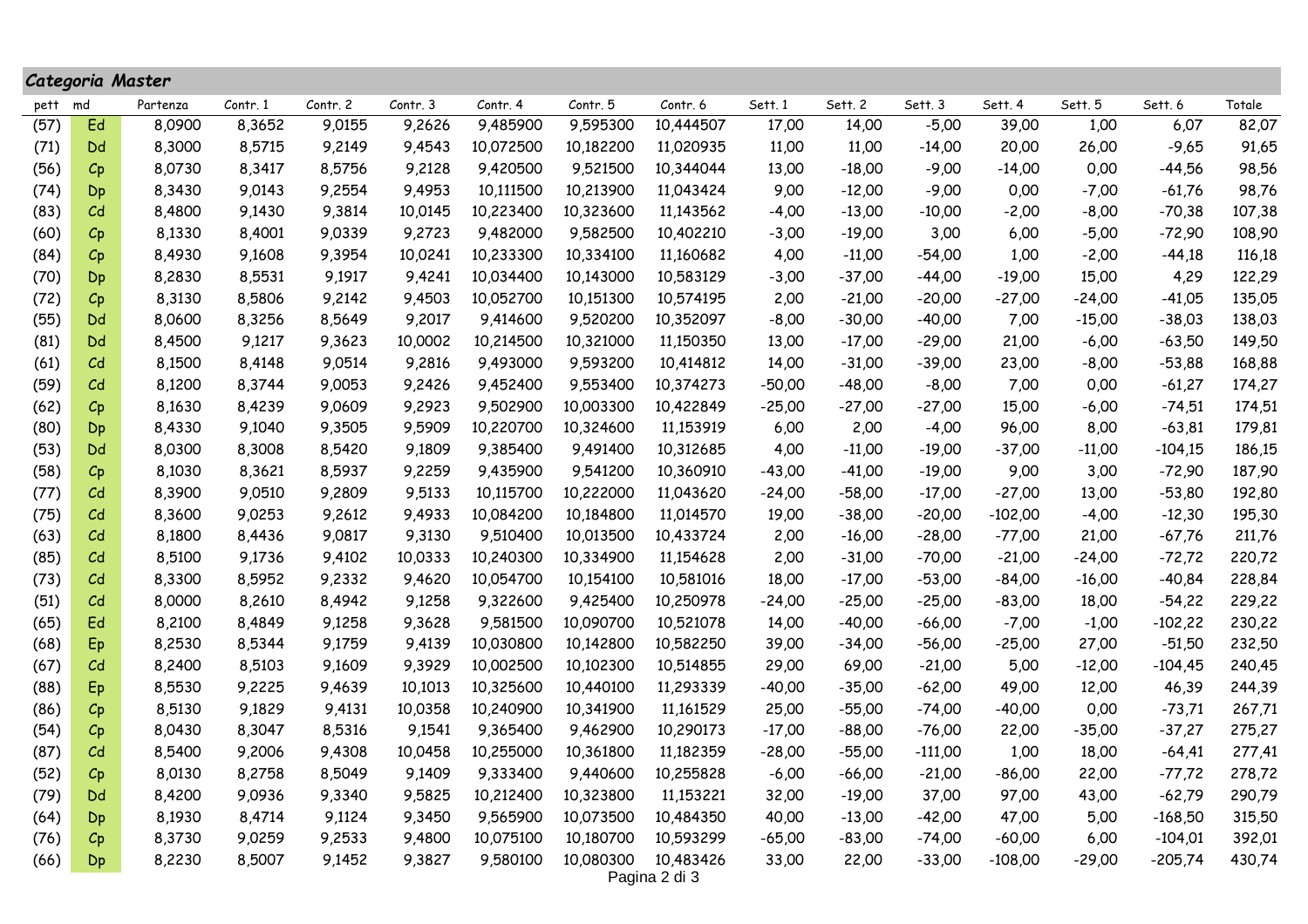| (82)  | Dp             | 8,4630            | 9,1229   | 9,3518   | 9,5800   | 10,210500 | 10,305800 | 11,132340 | $-65,00$ | $-94,00$ | $-86,00$  | 103,00    | $-38,00$ | $-91,60$  | 477,60 |
|-------|----------------|-------------------|----------|----------|----------|-----------|-----------|-----------|----------|----------|-----------|-----------|----------|-----------|--------|
| (69)  | C <sub>d</sub> | 8,2700            | 8,5347   | 9,1610   | 9,3801   | 9,564700  | 10,063400 | 10,475020 | 13,00    | $-94,00$ | $-110,00$ | $-125,00$ | $-23,00$ | $-113,80$ | 478,80 |
|       |                | Categoria Amatori |          |          |          |           |           |           |          |          |           |           |          |           |        |
| pett  | md             | Partenza          | Contr. 1 | Contr. 2 | Contr. 3 | Contr. 4  | Contr. 5  | Contr. 6  | Sett. 1  | Sett. 2  | Sett. 3   | Sett. 4   | Sett. 5  | Sett. 6   | Totale |
| (141) | Hd             | 8,4100            | 9,0929   | 9,3459   | 10,0055  | 10,235700 | 10,352200 | 11,215545 | $-13,00$ | $-15,00$ | 23,00     | $-1,00$   | $-18,00$ | 4,45      | 74,45  |
| (135) | Gd             | 8,2900            | 8,5722   | 9,2239   | 9,4724   | 10,092900 | 10,210400 | 11,062869 | 14,00    | 0,00     | $-19,00$  | $-23,00$  | 18,00    | $-12,31$  | 86,31  |
| (124) | Gp             | 8,0700            | 8,3513   | 9,0012   | 9,2446   | 9,463800  | 9,580000  | 10,433535 | 5,00     | $-18,00$ | $-30,00$  | $-36,00$  | 5,00     | $-1,65$   | 95,65  |
| (129) | Hd             | 8,1700            | 8,4524   | 9,1118   | 9,3638   | 9,594100  | 10,112100 | 10,565528 | $-18,00$ | 9,00     | $-13,00$  | 0,00      | $-3,00$  | $-54,72$  | 97,72  |
| (136) | Gp             | 8,3100            | 8,5859   | 9,2442   | 9,4937   | 10,113200 | 10,225600 | 11,081008 | $-9,00$  | 26,00    | $-9,00$   | $-33,00$  | 7,00     | $-22,92$  | 106,92 |
| (146) | Ip             | 8,5100            | 9,2113   | 9,4739   | 10,1338  | 10,364400 | 10,485600 | 11,361837 | 56,00    | 11,00    | $-6,00$   | $-35,00$  | 0,00     | $-1,63$   | 109,63 |
| (147) | Gd             | 8,5300            | 9,2133   | 9,4704   | 10,1153  | 10,341176 | 10,453000 | 11,302084 | 25,00    | 14,00    | $-15,00$  | $-9,24$   | 1,24     | $-46,16$  | 110,64 |
| (149) | Ιd             | 8,5700            | 9,2606   | 9,5225   | 10,1908  | 10,432326 | 10,555300 | 11,425683 | $-11,00$ | 4,00     | 38,00     | 34,26     | 17,74    | $-20,17$  | 125,17 |
| (132) | Ip             | 8,2300            | 8,5155   | 9,1803   | 9,4422   | 10,072700 | 10,190600 | 11,060835 | $-22,00$ | $-7,00$  | 14,00     | $-36,00$  | $-33,00$ | $-21,65$  | 133,65 |
| (125) | Hd             | 8,0900            | 8,3718   | 9,0237   | 9,2744   | 9,504600  | 10,032300 | 10,494508 | $-24,00$ | $-26,00$ | $-26,00$  | $-1,00$   | 54,00    | $-6,92$   | 137,92 |
| (130) | Gp             | 8,1900            | 8,4717   | 9,1224   | 9,3634   | 9,583400  | 10,100700 | 10,550673 | 9,00     | $-10,00$ | $-54,00$  | $-28,00$  | 16,00    | $-37,27$  | 154,27 |
| (122) | Gp             | 8,0300            | 8,3132   | 8,5643   | 9,2158   | 9,425900  | 9,541500  | 10,392556 | 24,00    | $-6,00$  | 11,00     | $-87,00$  | $-1,00$  | $-26,44$  | 155,44 |
| (123) | <b>Id</b>      | 8,0500            | 8,3434   | 9,0022   | 9,2602   | 9,485500  | 10,013000 | 10,491843 | 17,00    | $-27,00$ | $-25,00$  | $-48,00$  | 23,00    | 24,43     | 164,43 |
| (150) | Ip             | 8,5900            | 9,2748   | 9,5412   | 10,2044  | 10,450369 | 10,575100 | 11,443929 | $-29,00$ | 9,00     | 27,00     | 38,69     | 35,31    | $-35,71$  | 174,71 |
| (148) | Gp             | 8,5500            | 9,2314   | 9,4819   | 10,1330  | 10,342250 | 10,453400 | 11,301247 | 6,00     | $-12,00$ | 7,00      | $-95,50$  | $-5,50$  | $-58,53$  | 184,53 |
| (145) | <b>Id</b>      | 8,4900            | 9,1848   | 9,4524   | 10,1121  | 10,352300 | 10,484300 | 11,352382 | 31,00    | 21,00    | $-8,00$   | 21,00     | 68,00    | $-43,18$  | 192,18 |
| (138) | Ip             | 8,3500            | 9,0427   | 9,3101   | 9,5728   | 10,224700 | 10,352700 | 11,223176 | 10,00    | 19,00    | 22,00     | 98,00     | 28,00    | $-19,24$  | 196,24 |
| (139) | Hd             | 8,3700            | 9,0720   | 9,3344   | 9,5928   | 10,225700 | 10,344400 | 11,213172 | 98,00    | 39,00    | 11,00     | 26,00     | 4,00     | 18,72     | 196,72 |
| (134) | H              | 8,2700            | 8,5454   | 9,2024   | 9,4533   | 10,090900 | 10,203200 | 11,055994 | $-48,00$ | $-15,00$ | $-24,00$  | 33,00     | $-20,00$ | $-61,06$  | 201,06 |
| (137) | Hd             | 8,3300            | 9,0206   | 9,2735   | 9,5420   | 10,174800 | 10,291000 | 11,164364 | 24,00    | $-16,00$ | 72,00     | 25,00     | $-21,00$ | 64,64     | 222,64 |
| (143) | Ιd             | 8,4500            | 9,1340   | 9,3915   | 10,0401  | 10,270000 | 10,391600 | 11,252119 | $-37,00$ | $-40,00$ | $-79,00$  | $-42,00$  | 4,00     | $-78,81$  | 280,81 |
| (127) | <b>Id</b>      | 8,1300            | 8,4302   | 9,0846   | 9,3439   | 9,594700  | 10,134900 | 11,015537 | 45,00    | $-31,00$ | $-12,00$  | 87,00     | 110,00   | 42,37     | 327,37 |
| (142) | Gp             | 8,4300            | 9,1015   | 9,3435   | 9,5906   | 10,222600 | 10,334000 | 11,163221 | $-53,00$ | $-57,00$ | $-33,00$  | 52,00     | $-3,00$  | $-164,79$ | 362,79 |
| (133) | <b>Id</b>      | 8,2500            | 8,5310   | 9,1835   | 9,4510   | 10,085600 | 10,220700 | 11,064684 | $-67,00$ | $-50,00$ | 30,00     | 5,00      | 59,00    | $-164,16$ | 375,16 |
| (131) | Gd             | 8,2100            | 8,4902   | 9,1314   | 9,3701   | 9,582300  | 10,094900 | 10,524998 | $-6,00$  | $-65,00$ | $-77,00$  | $-66,00$  | 9,00     | $-156,02$ | 379,02 |
| (126) | Hp             | 8,1100            | 8,3854   | 9,0329   | 9,2725   | 9,493300  | 10,012800 | 10,455983 | $-48,00$ | $-70,00$ | $-97,00$  | $-55,00$  | 12,00    | $-117,17$ | 399,17 |
| (128) | $H_{p}$        | 8,1500            | 8,4327   | 9,0827   | 9,3303   | 9,545000  | 10,055100 | 10,493546 | $-15,00$ | $-45,00$ | $-57,00$  | $-76,00$  | $-42,00$ | $-164,54$ | 399,54 |
| (121) | Hd             | 8,0100            | 8,2934   | 8,5525   | 9,1920   | 9,400400  | 9,504900  | 10,353330 | $-8,00$  | 6,00     | $-98,00$  | $-139,00$ | $-58,00$ | $-104,70$ | 413,70 |
| (140) | Ip             | 8,3900            | 9,0746   | 9,3352   | 10,0022  | 10,255800 | 10,414300 | 11,282247 | $-31,00$ | $-9,00$  | 25,00     | 115,00    | 213,00   | $-44,53$  | 437,53 |
| (144) | Ip             | 8,4700            | 9,1621   | 9,4216   | 10,0847  | 10,341600 | 10,515100 | 11,404992 | 4,00     | $-20,00$ | 26,00     | 108,00    | 323,00   | 94,92     | 575,92 |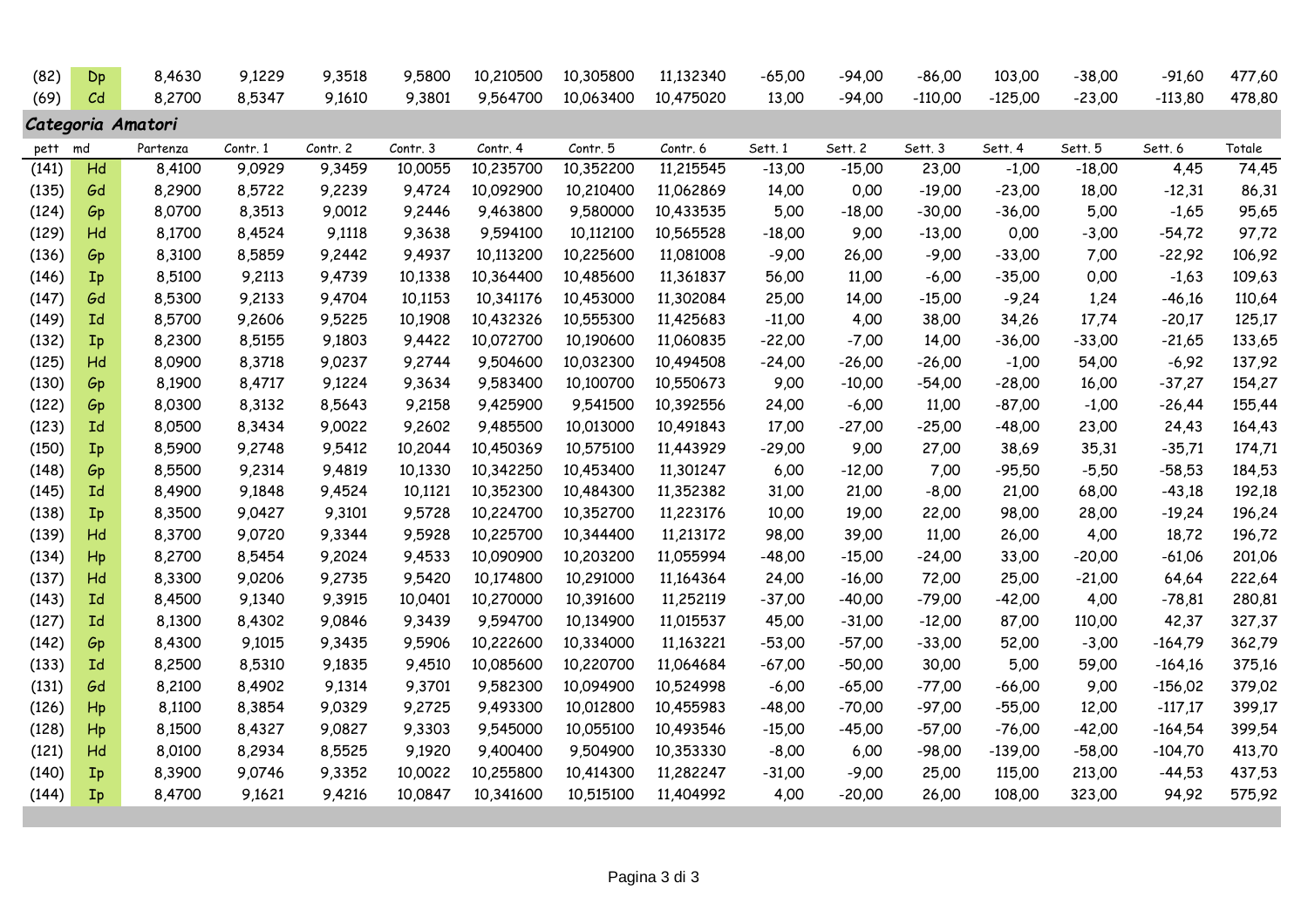|         |              | Sett. 1 | Sett. 2 | Sett. 3 | Sett. 4                      | Sett. 5 | Sett. 6 | Totale (m) |                       | Sett. 1 | Sett. 2 | Sett. 3    | Sett. 4 | Sett. 5 | Sett. 6 | <b>Totale Gara</b> | Pen, FTM |
|---------|--------------|---------|---------|---------|------------------------------|---------|---------|------------|-----------------------|---------|---------|------------|---------|---------|---------|--------------------|----------|
|         |              |         |         |         | <b>LUNGHEZZA SETTORE (m)</b> |         |         |            |                       |         |         | TEMPO (ss) |         |         |         | (m)                |          |
|         | Ap           | 2391    | 2275    |         | 1460                         | 508     | 4029    | 10663      | SAp                   | 1510    | 1365    | 1347       | 1168    | 554     | 2501    | 12811              | 15373    |
| Senior  | Ad           | 2391    | 2275    |         | 1460                         | 508     | 4029    | 10663      | SAd                   | 1510    | 1365    | 1347       | 1168    | 554     | 2501    | 12811              | 15373    |
|         | <b>Bp</b>    | 2391    | 2275    |         | 1460                         | 508     | 4029    | 10663      | <b>SBp</b>            | 1537    | 1343    | 1347       | 1168    | 554     | 2501    | 12811              | 15373    |
|         | Bd           | 2391    | 2275    |         | 1460                         | 508     | 4029    | 10663      | SBd                   | 1537    | 1343    | 1347       | 1168    | 554     | 2501    | 12811              | 15373    |
|         | <b>Cp</b>    | 2391    | 2275    |         | 1460                         | 508     | 4029    | 10663      | <b>MCp</b>            | 1594    | 1437    | 1421       | 1251    | 610     | 2590    | 12811              | 15373    |
|         | Cd           | 2391    | 2275    |         | 1460                         | 508     | 4029    | 10663      | <b>MCd</b>            | 1594    | 1437    | 1421       | 1251    | 610     | 2590    | 12811              | 15373    |
| Master  | Dp           | 2391    | 2275    |         | 1460                         | 508     | 4029    | 10663      | <b>MDo</b>            | 1624    | 1463    | 1448       | 1282    | 631     | 2637    | 12811              | 15373    |
|         | Dd           | 2391    | 2275    |         | 1460                         | 508     | 4029    | 10663      | MDd                   | 1624    | 1463    | 1448       | 1282    | 631     | 2637    | 12811              | 15373    |
|         | Ep           | 2391    | 2275    |         | 1460                         | 508     | 4029    | 10663      | <b>ME<sub>p</sub></b> | 1655    | 1489    | 1476       | 1314    | 653     | 2686    | 12811              | 15373    |
|         | Ed           | 2391    | 2275    |         | 1460                         | 508     | 4029    | 10663      | <b>MEd</b>            | 1655    | 1489    | 1476       | 1314    | 653     | 2686    | 12811              | 15373    |
|         | Go           | 2391    | 2275    |         | 1460                         | 508     | 4029    | 10663      | AGo                   | 1688    | 1517    | 1504       | 1348    | 677     | 2737    | 12811              | 15373    |
|         | Gd           | 2391    | 2275    |         | 1460                         | 508     | 4029    | 10663      | AGd                   | 1688    | 1517    | 1504       | 1348    | 677     | 2737    | 12811              | 15373    |
| Amatori | Hp           | 2391    | 2275    |         | 1460                         | 508     | 4029    | 10663      | AHp                   | 1722    | 1545    | 1533       | 1383    | 703     | 2789    | 12811              | 15373    |
|         | Hd           | 2391    | 2275    |         | 1460                         | 508     | 4029    | 10663      | AHd                   | 1722    | 1545    | 1533       | 1383    | 703     | 2789    | 12811              | 15373    |
|         | <b>b</b>     | 2391    | 2275    |         | 1460                         | 508     | 4029    | 10663      | Alp                   | 1757    | 1575    | 1565       | 1421    | 732     | 2844    | 12811              | 15373    |
|         | <b>Id</b>    | 2391    | 2275    |         | 1460                         | 508     | 4029    | 10663      | Ald                   | 1757    | 1575    | 1565       | 1421    | 732     | 2844    | 12811              | 15373    |
|         | Dp           |         |         |         |                              |         |         | $\circ$    | <b>JDp</b>            |         |         |            |         |         |         | $\bullet$          |          |
|         | Dd           |         |         |         |                              |         |         | $\Omega$   | <b>JDd</b>            |         |         |            |         |         |         | $\bullet$          |          |
| Junior  | Gp           |         |         |         |                              |         |         | $\Omega$   | <b>JGp</b>            |         |         |            |         |         |         | $\Omega$           |          |
|         | Gd           |         |         |         |                              |         |         | $\Omega$   | <b>JGd</b>            |         |         |            |         |         |         | $\Omega$           |          |
|         | <b>lp</b>    | 2391    | 2275    |         | 1460                         | 508     | 4029    | 10663      | <b>Jlp</b>            | 1757    | 1575    | 1565       | 1421    | 732     | 2844    | 12811              |          |
|         | <b>Id</b>    | 2391    | 2275    |         | 1460                         | 508     | 4029    | 10663      | Jld                   | 1757    | 1575    | 1565       | 1421    | 732     | 2844    | 12811              |          |
| Cadetti | M            | 2391    | 2275    |         | 3627                         |         |         | 8293       | CM                    | 1757    | 1575    | 1565       | 2611    |         |         | 10441              | 12529    |
| Ragazzi | $\mathbf{N}$ | 2391    | 2275    |         | 3627                         |         |         | 8293       | CN                    | 1831    | 1638    | 1632       | 2720    |         |         | 10441              | 12529    |

#### **TOTALE TEMPO SETTORE (mm,ss) ApAdBpBdCpCdDpDdEpEdGpGdHpHdIpIdDpDdGpGdIpIdMJuniorCadetti Ragazzi SeniorMaster Amatori**

**MEDIA SETTORE** 

**N** 

| ۹o        | 5700 | 6000 | 4500 | 3300 | 5800 | Ap             | 25.10 | 22.45 | 22,27 | 19,28 | 9.14  | 41.41 | 139.65 |
|-----------|------|------|------|------|------|----------------|-------|-------|-------|-------|-------|-------|--------|
|           | 5700 | 6000 |      | 3300 | 5800 | Ad             | 25.10 | 22.45 | 22.27 |       | 9.14  |       | 139.65 |
| ١d        |      |      | 4500 |      |      |                |       |       |       | 19,28 |       | 41.41 |        |
| 3p        | 5600 | 6100 | 4500 | 3300 | 5800 | <b>Bp</b>      | 25.37 | 22,23 | 22.27 | 19.28 | 9.14  | 41.41 | 139.70 |
| 3d        | 5600 | 6100 | 4500 | 3300 | 5800 | Bd             | 25.37 | 22.23 | 22.27 | 19.28 | 9.14  | 41.41 | 139.70 |
| 5p        | 5400 | 5700 | 4200 | 3000 | 5600 | Cp             | 26.34 | 23.57 | 23,41 | 20.51 | 10.10 | 43.10 | 147.03 |
| 5d        | 5400 | 5700 | 4200 | 3000 | 5600 | Cd             | 26.34 | 23.57 | 23.41 | 20.51 | 10.10 | 43.10 | 147.03 |
| Эp        | 5300 | 5600 | 4100 | 2900 | 5500 | Dp             | 27.04 | 24.23 | 24.08 | 21.22 | 10.31 | 43.57 | 150.45 |
| <b>bd</b> | 5300 | 5600 | 4100 | 2900 | 5500 | Dd             | 27.04 | 24.23 | 24.08 | 21.22 | 10.31 | 43.57 | 150.45 |
| Ep        | 5200 | 5500 | 4000 | 2800 | 5400 | Ep             | 27.35 | 24.49 | 24.36 | 21.54 | 10.53 | 44.46 | 152.73 |
| 6d        | 5200 | 5500 | 4000 | 2800 | 5400 | Ed             | 27.35 | 24.49 | 24.36 | 21.54 | 10.53 | 44.46 | 152.73 |
| 3p        | 5100 | 5400 | 3900 | 2700 | 5300 | Gp             | 28.08 | 25.17 | 25.04 | 22.28 | 11.17 | 45.37 | 157.11 |
| 3d        | 5100 | 5400 | 3900 | 2700 | 5300 | Gd             | 28.08 | 25.17 | 25.04 | 22,28 | 11.17 | 45.37 | 157.11 |
| ۰þ        | 5000 | 5300 | 3800 | 2600 | 5200 | Hp             | 28.42 | 25,45 | 25,33 | 23.03 | 11,43 | 46.29 | 159.95 |
| łd        | 5000 | 5300 | 3800 | 2600 | 5200 | Hd             | 28.42 | 25.45 | 25,33 | 23.03 | 11.43 | 46.29 | 159.95 |
| Þ         | 4900 | 5200 | 3700 | 2500 | 5100 | Ip             | 29.17 | 26.15 | 26.05 | 23.41 | 12,12 | 47.24 | 164.14 |
| ы         | 4900 | 5200 | 3700 | 2500 | 5100 | Id             | 29.17 | 26.15 | 26.05 | 23.41 | 12.12 | 47.24 | 164.14 |
| Эp        |      |      |      |      |      | Dp             |       |       |       |       |       |       | 0.00   |
| <b>bd</b> |      |      |      |      |      | Dd             |       |       |       |       |       |       | 0.00   |
| Эp        |      |      |      |      |      | Gp             |       |       |       |       |       |       | 0.00   |
| 3d        |      |      |      |      |      | Gd             |       |       |       |       |       |       | 0.00   |
| b         | 4900 | 5200 | 3700 | 2500 | 5100 | $\overline{a}$ | 29.17 | 26.15 | 26.05 | 23.41 | 12.12 | 47.24 | 164.14 |
| ы         | 4900 | 5200 | 3700 | 2500 | 5100 | <b>Id</b>      | 29.17 | 26.15 | 26.05 | 23.41 | 12.12 | 47.24 | 164.14 |
| м         | 4900 | 5200 | 5000 |      |      | M              | 29.17 | 26.15 | 26.05 | 43,31 |       |       | 124.68 |
| N         | 4700 | 5000 | 4800 |      |      | $\mathbf{N}$   | 30.31 | 27.18 | 27.12 | 45,20 |       |       | 129.81 |

|               |              |                                 |  |     | CON CAMBIO MEDIA - LUNGHEZZA SETTORE (m) |                                 |         |                         | Totale (m) |                       |                 |         |         |         | CON CAMBIO MEDIA - TEMPO SETTORE (ss) |         |         |         |         |                 |  |
|---------------|--------------|---------------------------------|--|-----|------------------------------------------|---------------------------------|---------|-------------------------|------------|-----------------------|-----------------|---------|---------|---------|---------------------------------------|---------|---------|---------|---------|-----------------|--|
|               |              | Sett.1A Sett.1B Sett.2A Sett.2B |  |     |                                          | Sett.3A Sett.3B Sett.4A Sett.4B | Sett.5A | Sett.5B Sett.6A Sett.6B |            |                       | Sett.1A Sett.1B | Sett.2A | Sett.2B | Sett.3A | Sett.3B                               | Sett.4A | Sett.4B | Sett.5A | Sett.5B | Sett.6A Sett.6B |  |
|               | Ap           |                                 |  | 518 | 1630                                     |                                 |         |                         | 2148       | Ap                    |                 |         |         | 352     | 99                                    |         |         |         |         |                 |  |
| Senior        | Ad           |                                 |  | 518 | 1630                                     |                                 |         |                         | 2148       | Ad                    |                 |         |         | 352     | 99                                    |         |         |         |         |                 |  |
|               | <b>Bp</b>    |                                 |  | 518 | 1630                                     |                                 |         |                         | 2148       | <b>B</b> <sub>D</sub> |                 |         |         | 352     | 99                                    |         |         |         |         |                 |  |
|               | <b>Bd</b>    |                                 |  | 518 | 1630                                     |                                 |         |                         | 2148       | Bd                    |                 |         |         | 352     | 996                                   |         |         |         |         |                 |  |
|               | Cp           |                                 |  | 518 | 1630                                     |                                 |         |                         | 2148       | Co                    |                 |         |         | 373     | 1048                                  |         |         |         |         |                 |  |
|               | Cd           |                                 |  | 518 | 1630                                     |                                 |         |                         | 2148       | Cd                    |                 |         |         | 373     | 104                                   |         |         |         |         |                 |  |
| <b>Master</b> | Do:          |                                 |  | 518 | 1630                                     |                                 |         |                         | 2148       | Do                    |                 |         |         | 381     | 106                                   |         |         |         |         |                 |  |
|               | Dd           |                                 |  | 518 | 1630                                     |                                 |         |                         | 2148       | Dd                    |                 |         |         | 381     | 106                                   |         |         |         |         |                 |  |
|               | Ep.          |                                 |  | 518 | 1630                                     |                                 |         |                         | 2148       | Ep                    |                 |         |         | 389     | 108                                   |         |         |         |         |                 |  |
|               | Fd.          |                                 |  | 518 | 1630                                     |                                 |         |                         | 2148       | Ed                    |                 |         |         | 389     | 108                                   |         |         |         |         |                 |  |
|               | Gp           |                                 |  | 518 | 1630                                     |                                 |         |                         | 2148       | Gp                    |                 |         |         | 397     | 110                                   |         |         |         |         |                 |  |
|               | Gd           |                                 |  | 518 | 1630                                     |                                 |         |                         | 2148       | Gd                    |                 |         |         | 397     | 110                                   |         |         |         |         |                 |  |
| Amatori       | Hp           |                                 |  | 518 | 1630                                     |                                 |         |                         | 2148       | Hp                    |                 |         |         | 405     | 112                                   |         |         |         |         |                 |  |
|               | <b>Hd</b>    |                                 |  | 518 | 1630                                     |                                 |         |                         | 2148       | Hd                    |                 |         |         | 405     | 1128                                  |         |         |         |         |                 |  |
|               | <b>b</b>     |                                 |  | 518 | 1630                                     |                                 |         |                         | 2148       | <b>In</b>             |                 |         |         | 414     | 115                                   |         |         |         |         |                 |  |
|               | M.           |                                 |  | 518 | 1630                                     |                                 |         |                         | 2148       | $\mathbf{H}$          |                 |         |         | 414     | 115                                   |         |         |         |         |                 |  |
|               | Do:          |                                 |  |     |                                          |                                 |         |                         | $\Omega$   | Do                    |                 |         |         |         |                                       |         |         |         |         |                 |  |
|               | Dd           |                                 |  |     |                                          |                                 |         |                         |            | Dd                    |                 |         |         |         |                                       |         |         |         |         |                 |  |
| Junior        | Go           |                                 |  |     |                                          |                                 |         |                         | $\sim$     | Go                    |                 |         |         |         |                                       |         |         |         |         |                 |  |
|               | Gd           |                                 |  |     |                                          |                                 |         |                         |            | Gd                    |                 |         |         |         |                                       |         |         |         |         |                 |  |
|               | $\mathbf{b}$ |                                 |  | 518 | 1630                                     |                                 |         |                         | 2148       | $\mathbf{I}$          |                 |         |         | 414     | 115                                   |         |         |         |         |                 |  |
|               | м            |                                 |  | 518 | 1630                                     |                                 |         |                         | 2148       | $\mathsf{Id}$         |                 |         |         | 414     | 115'                                  |         |         |         |         |                 |  |
| Cadetti       | M            |                                 |  | 518 | 1630                                     |                                 |         |                         | 2148       | $\mathbf{M}$          |                 |         |         | 414     | 115                                   |         |         |         |         |                 |  |
| Ragazzi       | N            |                                 |  | 518 | 1630                                     |                                 |         |                         | 2148       | $\mathbf{M}$          |                 |         |         | 434     | 119                                   |         |         |         |         |                 |  |

|         |              |         |         |         |         |         | CON CAMBIO MEDIA - MEDIA SETTORE (m/h) |         |         |         |         |         |         |               |         |         |         |         | CON CAMBIO MEDIA - TEMP |         |
|---------|--------------|---------|---------|---------|---------|---------|----------------------------------------|---------|---------|---------|---------|---------|---------|---------------|---------|---------|---------|---------|-------------------------|---------|
|         |              | Sett.1A | Sett.1B | Sett.2A | Sett.2B | Sett.3A | Sett.3B                                | Sett.4A | Sett.4B | Sett.5A | Sett.5B | Sett.6A | Sett.6B |               | Sett.1A | Sett.1B | Sett.2A | Sett.2B | Sett.3A                 | Sett.3B |
|         | Ap           |         |         |         |         | 5300    | 5900                                   |         |         |         |         |         |         | Ap            |         |         |         |         | 5,52                    | 16,35   |
| Senior  | Ad           |         |         |         |         | 5300    | 5900                                   |         |         |         |         |         |         | Ad            |         |         |         |         | 5,52                    | 16,35   |
|         | <b>Bp</b>    |         |         |         |         | 5300    | 5900                                   |         |         |         |         |         |         | Bp            |         |         |         |         | 5,52                    | 16,35   |
|         | Bd           |         |         |         |         | 5300    | 5900                                   |         |         |         |         |         |         | Bd            |         |         |         |         | 5.52                    | 16,35   |
|         | <b>Cp</b>    |         |         |         |         | 5000    | 5600                                   |         |         |         |         |         |         | Cp            |         |         |         |         | 6.13                    | 17,28   |
|         | Cd           |         |         |         |         | 5000    | 5600                                   |         |         |         |         |         |         | Cd            |         |         |         |         | 6.13                    | 17,28   |
| Master  | Dp           |         |         |         |         | 4900    | 5500                                   |         |         |         |         |         |         | Dp            |         |         |         |         | 6.21                    | 17,47   |
|         | Dd           |         |         |         |         | 4900    | 5500                                   |         |         |         |         |         |         | Dd            |         |         |         |         | 6,21                    | 17,47   |
|         | Ep           |         |         |         |         | 4800    | 5400                                   |         |         |         |         |         |         | Ep            |         |         |         |         | 6,29                    | 18,07   |
|         | Ed           |         |         |         |         | 4800    | 5400                                   |         |         |         |         |         |         | Ed            |         |         |         |         | 6.29                    | 18,07   |
|         | Gp           |         |         |         |         | 4700    | 5300                                   |         |         |         |         |         |         | Gp            |         |         |         |         | 6,37                    | 18,27   |
|         | Gd           |         |         |         |         | 4700    | 5300                                   |         |         |         |         |         |         | Gd            |         |         |         |         | 6,37                    | 18,27   |
|         | Hp           |         |         |         |         | 4600    | 5200                                   |         |         |         |         |         |         | Hp            |         |         |         |         | 6,45                    | 18,48   |
| Amatori | Hd           |         |         |         |         | 4600    | 5200                                   |         |         |         |         |         |         | Hd            |         |         |         |         | 6,45                    | 18,48   |
|         | <b>b</b>     |         |         |         |         | 4500    | 5100                                   |         |         |         |         |         |         | $\mathsf{I}$  |         |         |         |         | 6,54                    | 19,11   |
|         | <b>kd</b>    |         |         |         |         | 4500    | 5100                                   |         |         |         |         |         |         | <b>Id</b>     |         |         |         |         | 6.54                    | 19,11   |
|         | Dp           |         |         |         |         |         |                                        |         |         |         |         |         |         | Dp            |         |         |         |         |                         |         |
|         | Dd           |         |         |         |         |         |                                        |         |         |         |         |         |         | Dd            |         |         |         |         |                         |         |
|         | Gp           |         |         |         |         |         |                                        |         |         |         |         |         |         | Gp            |         |         |         |         |                         |         |
| Junior  | Gd           |         |         |         |         |         |                                        |         |         |         |         |         |         | Gd            |         |         |         |         |                         |         |
|         | <b>b</b>     |         |         |         |         | 4500    | 5100                                   |         |         |         |         |         |         | $\mathsf{I}$  |         |         |         |         | 6,54                    | 19,11   |
|         | <b>kd</b>    |         |         |         |         | 4500    | 5100                                   |         |         |         |         |         |         | $\mathsf{Id}$ |         |         |         |         | 6,54                    | 19,11   |
| Cadetti | M            |         |         |         |         | 4500    | 5100                                   |         |         |         |         |         |         | M             |         |         |         |         | 6,54                    | 19,11   |
| Ragazzi | $\mathbf{N}$ |         |         |         |         | 4300    | 4900                                   |         |         |         |         |         |         | $\mathbf{N}$  |         |         |         |         | 7.14                    | 19,58   |

|         |         | CON CAMBIO MEDIA - MEDIA SETTORE (m/h) |         |              |              |         |         |         |         |         |         |  |  |
|---------|---------|----------------------------------------|---------|--------------|--------------|---------|---------|---------|---------|---------|---------|--|--|
| Sett.1A | Sett.1B | Sett.2A                                | Sett.2B | Sett.3A      | Sett.3B      | Sett.4A | Sett.4B | Sett.5A | Sett.5B | Sett.6A | Sett.6B |  |  |
|         |         |                                        |         | 5300         | 5900         |         |         |         |         |         |         |  |  |
|         |         |                                        |         | 5300         | 5900         |         |         |         |         |         |         |  |  |
|         |         |                                        |         | 5300         | 5900         |         |         |         |         |         |         |  |  |
|         |         |                                        |         | 5300         | 5900         |         |         |         |         |         |         |  |  |
|         |         |                                        |         | 5000         | 5600         |         |         |         |         |         |         |  |  |
|         |         |                                        |         | 5000         | 5600         |         |         |         |         |         |         |  |  |
|         |         |                                        |         | 4900<br>4900 | 5500<br>5500 |         |         |         |         |         |         |  |  |
|         |         |                                        |         | 4800         | 5400         |         |         |         |         |         |         |  |  |
|         |         |                                        |         | 4800         | 5400         |         |         |         |         |         |         |  |  |
|         |         |                                        |         | 4700         | 5300         |         |         |         |         |         |         |  |  |
|         |         |                                        |         | 4700         | 5300         |         |         |         |         |         |         |  |  |
|         |         |                                        |         | 4600         | 5200         |         |         |         |         |         |         |  |  |
|         |         |                                        |         | 4600         | 5200         |         |         |         |         |         |         |  |  |
|         |         |                                        |         | 4500         | 5100         |         |         |         |         |         |         |  |  |
|         |         |                                        |         | 4500         | 5100         |         |         |         |         |         |         |  |  |
|         |         |                                        |         |              |              |         |         |         |         |         |         |  |  |
|         |         |                                        |         |              |              |         |         |         |         |         |         |  |  |
|         |         |                                        |         |              |              |         |         |         |         |         |         |  |  |
|         |         |                                        |         |              |              |         |         |         |         |         |         |  |  |
|         |         |                                        |         | 4500         | 5100         |         |         |         |         |         |         |  |  |
|         |         |                                        |         | 4500         | 5100         |         |         |         |         |         |         |  |  |
|         |         |                                        |         | 4500         | 5100         |         |         |         |         |         |         |  |  |
|         |         |                                        |         | 4300         | 4900         |         |         |         |         |         |         |  |  |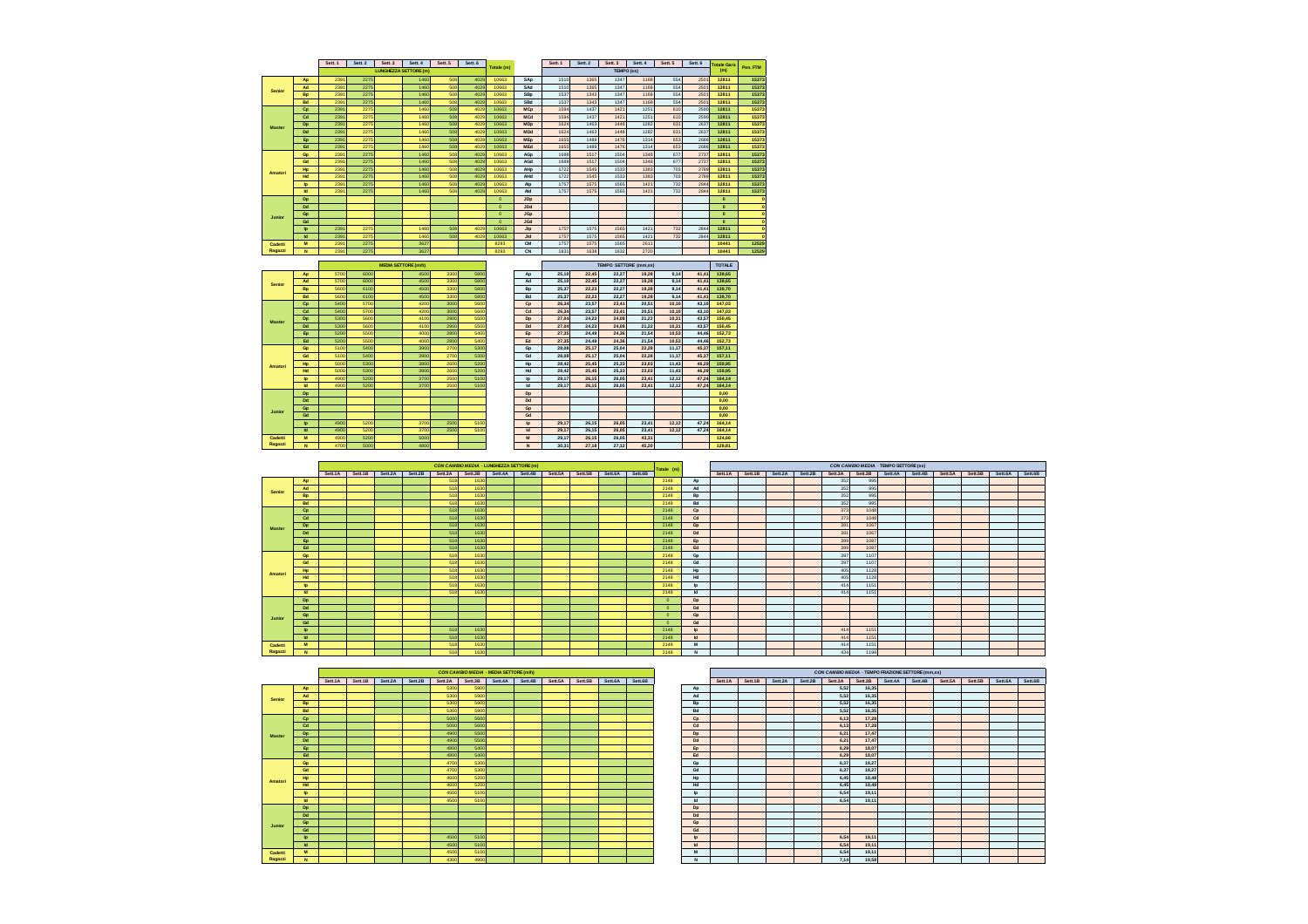### **FEDERAZIONE ITALIANA ESCURSIONISMO**

**Commissione Tecnica Federale Marcia**

| Ente organizzatore               | <b>GAM VALLIO TERME</b>         |
|----------------------------------|---------------------------------|
| Denominazione gara               | 20° TROFEO GAM Vallio Terme     |
| Data effettuazione               | 15 MAGGIO 2016                  |
| Località                         | Vallio Terme (Brescia)          |
| Specialità                       | coppie base FIE e non tesserati |
| Qualifica                        |                                 |
| Commissario di gara Ugo Podavini |                                 |
| Giudice di gara                  | Luciano Oliva                   |
| Direttore di gara                | Giovanni Massardi               |
| Giuria                           |                                 |
| Giuria Associazioni              |                                 |

# **C L A S S I F I C H E**

|        |       | Base FIE e non tesserati                |                            |                  |        |        |
|--------|-------|-----------------------------------------|----------------------------|------------------|--------|--------|
| Class. | Pett. | Concorrenti                             | Associazione               | md               | Totale | Diff.  |
| 1      | (7)   | ROMAIOLI LORENZO                        | ANA NUVOLERA               | C <sub>d</sub>   | 46,00  | 0,00   |
| 2      | (19)  | SCUDELLARI ERMES - SCUDELLARI SERENA    | <b>VALLIO TERME</b>        | Ιd               | 76,00  | 30,00  |
| 3      | (6)   | MEGGIORIN LILIANA                       | <b>GAM SAREZZO</b>         | $C_{\mathsf{P}}$ | 81,00  | 35,00  |
| 4      | (10)  | BENUZZI RAFFAELLA - BREGOLI ANDREA      | <b>REZZATO</b>             | $C_{\mathsf{P}}$ | 97,00  | 51,00  |
| 5      | (8)   | PIC CINOTTI ANGELO                      | AS CAILINESE               | Ip               | 124,00 | 78,00  |
| 6      | (5)   | BENUZZI LUIGI                           | <b>GSA REZZATO</b>         | C <sub>d</sub>   | 133,00 | 87,00  |
| 7      | (18)  | LONATI ADRIANO                          | <b>GSA REZZATO</b>         | Ip               | 138,00 | 92,00  |
| 8      | (1)   | DOLCETTI IVANA - GUAGNETTI ELISABETTA   | <b>GAM ANA BIONE</b>       | Id               | 152,00 | 106,00 |
| 9      | (9)   | VERMI LUIGI - TABAGLIO ANGELO           | <b>ANA PREVALLE</b>        | Id               | 168,00 | 122,00 |
| 10     | (16)  | PIALORSI ANTONIO                        | ANA NOZZA                  | Ip               | 177,00 | 131,00 |
| 11     | (14)  | TABAGLIO GIOVANNI - MACCARINELLI FRANCO | <b>ANA PREVALLE</b>        | Ip               | 192,00 | 146,00 |
| 12     | (15)  | FRANZONI LIDIA - PELI RINALDO           | <b>VALLIO TERME</b>        | Id               | 215,00 | 169,00 |
| 13     | (13)  | TREGAMBE SILVANO - QUECCHIA GIACOMA     | <b>GSA BOTTICINO MATT.</b> | Id               | 231,00 | 185,00 |
| 14     | (4)   | ECCOMELLI MARCO - LANZA FABIO           | <b>GAM ANA BIONE</b>       | $C_{\mathsf{D}}$ | 243,00 | 197,00 |
| 15     | (12)  | DATTERI INES - PAOLA                    | <b>VALLIO TERME</b>        | Ip               | 662,00 | 616,00 |
| 16     | (2)   | NOLLI ENRICO - QUARENA MIRIAM           | <b>VALLIO TERME</b>        | Ip               | 789,00 | 743,00 |

f.to il Commissario di Gara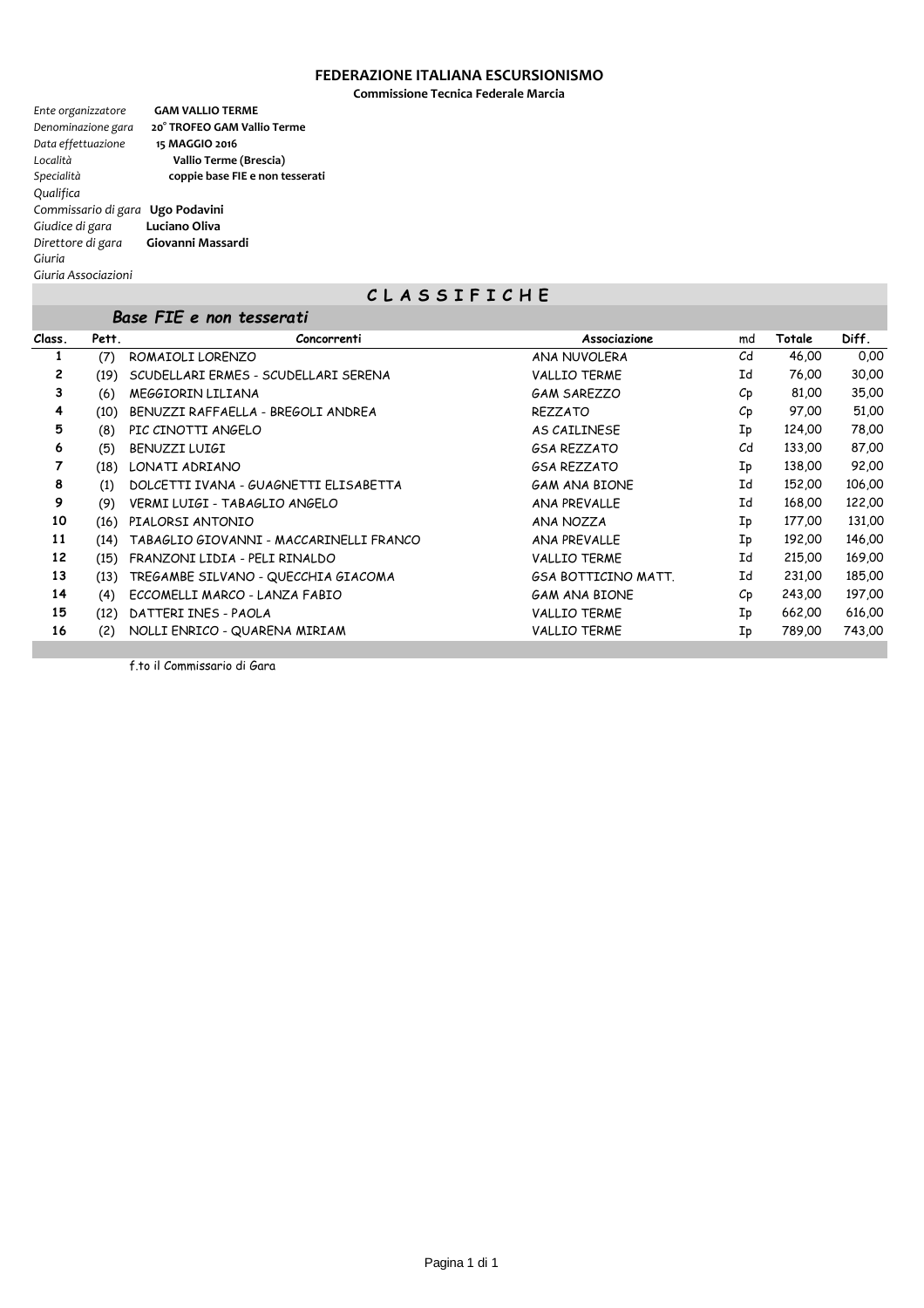|                         | Base FIE e non tesserati |          |          |          |           |          |          |          |          |          |           |         |         |        |        |
|-------------------------|--------------------------|----------|----------|----------|-----------|----------|----------|----------|----------|----------|-----------|---------|---------|--------|--------|
| Pett. md                | Partenza                 | Contr. 1 | Contr. 2 | Contr. 3 | Contr. 4  | Contr. 5 | Contr. 6 | Sett. 1  | Sett. 2  | Sett. 3  | Sett. 4   | Sett. 5 | Sett. 6 | Totale | Diff.  |
| (7)<br>C <sub>d</sub>   | 8,1500                   | 8,4428   | 9,1103   | 9,3654   | 10,202400 |          |          | 11,00    | 20,00    | $-14,00$ | $-1,00$   |         |         | 46,00  | 0,00   |
| Id<br>(19)              | 8,5100                   | 9,2139   | 9,4824   | 10,1525  | 11,002100 |          |          | 8,00     | $-33,00$ | $-11,00$ | -24,00    |         |         | 76,00  | 30,00  |
| (6)<br>$C_{\mathsf{P}}$ | 8,1330                   | 8,4335   | 9,0947   | 9,3558   | 10,190500 |          |          | 48,00    | $-3,00$  | 6,00     | -24,00    |         |         | 81,00  | 35,00  |
| (10)<br>$C_{\rm p}$     | 8,1930                   | 8,4859   | 9,1423   | 9,4001   | 10,232500 |          |          | 12,00    | $-51,00$ | $-27,00$ | $-7,00$   |         |         | 97,00  | 51,00  |
| (8)<br>Ip               | 8,1630                   | 8,4726   | 9,1445   | 9,4052   | 10,264500 |          |          | 25,00    | 1,00     | $-65,00$ | 33,00     |         |         | 124,00 | 78,00  |
| Cd<br>(5)               | 8,1200                   | 8,4137   | 9,0819   | 9,3459   | 10,173900 |          |          | 20,00    | 27,00    | 35,00    | $-51,00$  |         |         | 133,00 | 87,00  |
| (18)<br>Ip              | 8,3130                   | 9,0211   | 9,2930   | 9,5843   | 10,435700 |          |          | 10,00    | 1,00     | 121,00   | $-6,00$   |         |         | 138,00 | 92,00  |
| Ιd<br>(1)               | 8,0600                   | 8,3751   | 9,0438   | 9,3215   | 10,171900 |          |          | 80,00    | $-31,00$ | 25,00    | $-16,00$  |         |         | 152,00 | 106,00 |
| Ιd<br>(9)               | 8,1800                   | 8,4827   | 9,1505   | 9,4302   | 10,270300 |          |          | $-4,00$  | $-40,00$ | 45,00    | $-79,00$  |         |         | 168,00 | 122,00 |
| (16)<br>Ip              | 8,2830                   | 8,5943   | 9,2600   | 9,5348   | 10,394600 |          |          | 42,00    | $-61,00$ | 36,00    | 38,00     |         |         | 177,00 | 131,00 |
| (14)<br>Ip              | 8,2530                   | 8,5707   | 9,2500   | 9,5308   | 10,375300 |          |          | 66,00    | 35,00    | 56,00    | -35,00    |         |         | 192,00 | 146,00 |
| Ιd<br>(15)              | 8,2700                   | 8,5846   | 9,2625   | 9,5458   | 10,405600 |          |          | 75,00    | 21,00    | 81,00    | 38,00     |         |         | 215,00 | 169,00 |
| Id<br>(13)              | 8,2400                   | 8,5611   | 9,2346   | 9,5234   | 10,373600 |          |          | 100,00   | 17,00    | 96,00    | $-18,00$  |         |         | 231,00 | 185,00 |
| (4)<br>$C_{\mathsf{P}}$ | 8,1030                   | 8,4023   | 9,0605   | 9,3112   | 10,124700 |          |          | 36,00    | $-33,00$ | $-58,00$ | $-116,00$ |         |         | 243,00 | 197,00 |
| (12)<br>Ip              | 8,2230                   | 8,5251   | 9,2051   | 9,5222   | 10,433300 |          |          | $-10,00$ | 42,00    | 259,00   | 351,00    |         |         | 662,00 | 616,00 |
| (2)<br>Ip               | 8,0730                   | 8,4049   | 9,1135   | 9,4204   | 10,310000 |          |          | 168,00   | 208,00   | 197,00   | 216,00    |         |         | 789,00 | 743,00 |
|                         |                          |          |          |          |           |          |          |          |          |          |           |         |         |        |        |